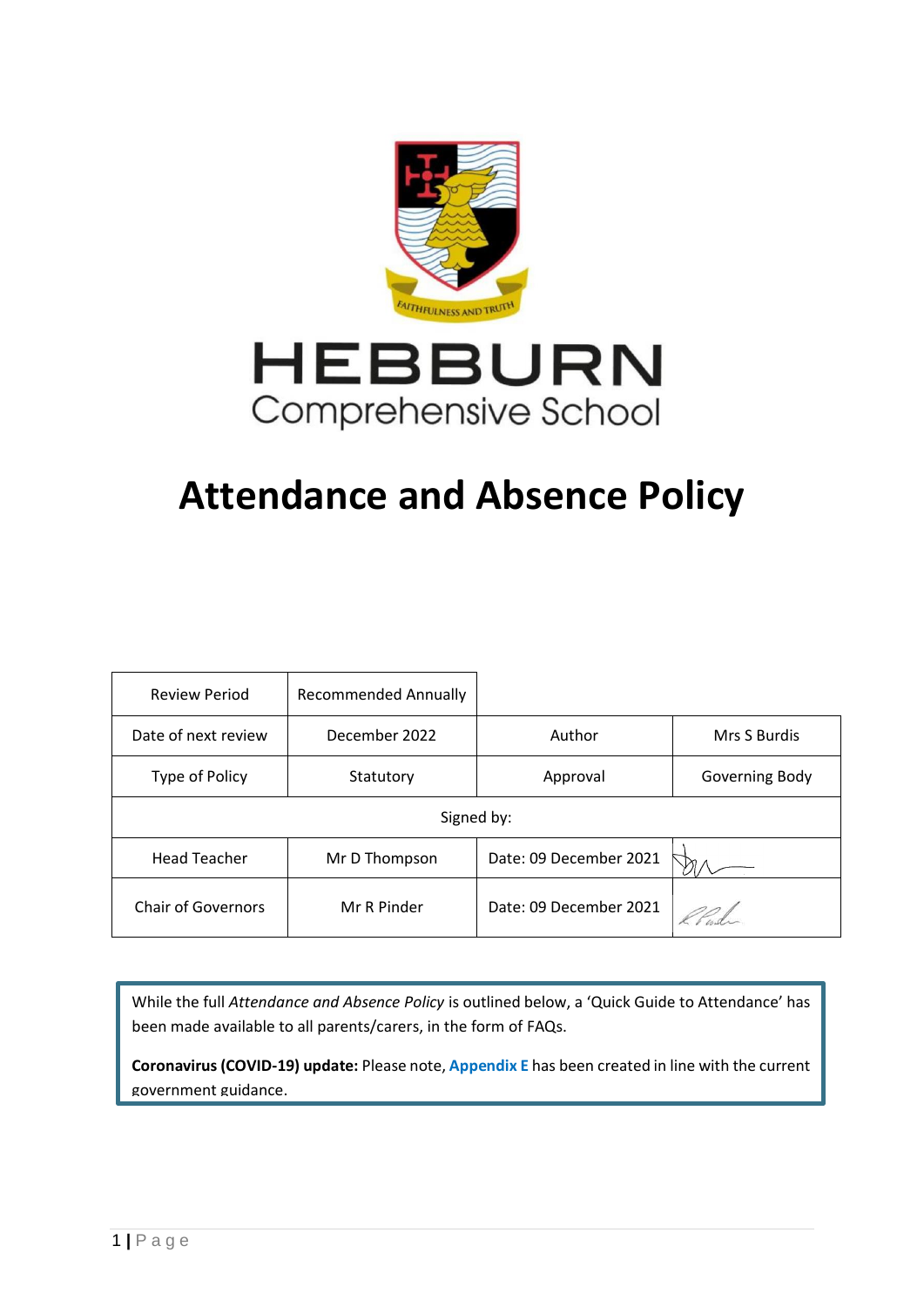# **Contents:**

Vision and Values

#### Statement of Intent

#### Rationale

- 1. Legal Framework
- 2. [Definitions](#page-3-0)
- 3. [Roles and Responsibilities](#page-5-0)
- 4. [Training of Staff](#page-8-0)
- 5. [Pupil Expectations](#page-8-1)
- 6. [Pupils at Risk of Persistent Absence](#page-9-0)
- 7. [Absence Procedures](#page-10-0)
- 8. [Parental](#page-11-0) Involvement
- 9. [Attendance Register](#page-11-1)
- 10. [Attendance O](#page-13-0)fficer / Intervention Managers
- 11. [Lateness](#page-14-0)
- 12. [Truancy](#page-14-1)
- 13. [Missing Children](#page-15-0)
- 14. [Term-Time leave](#page-16-0)
- 15. [Religious Observances](#page-16-1)
- 16. [Appointments](#page-16-2)
- 17. [Young Carers](#page-17-0)
- 18. [Exceptional Circumstances](#page-17-1)
- 19. [Rewarding Good Attendance](#page-17-2)
- 20. [Monitoring and Review](#page-18-0)

#### Appendices

- A. [Attendance Monitoring Procedures](#page-21-0)
- B. [Attendance Reporting Structure](#page-24-0)
- C. [Attendance Agreement Forms](#page-25-0)
- D. Leave of Absence Form
- E. [Attendance During the Coronavirus \(COVID-19\) Pandemic](#page-27-0)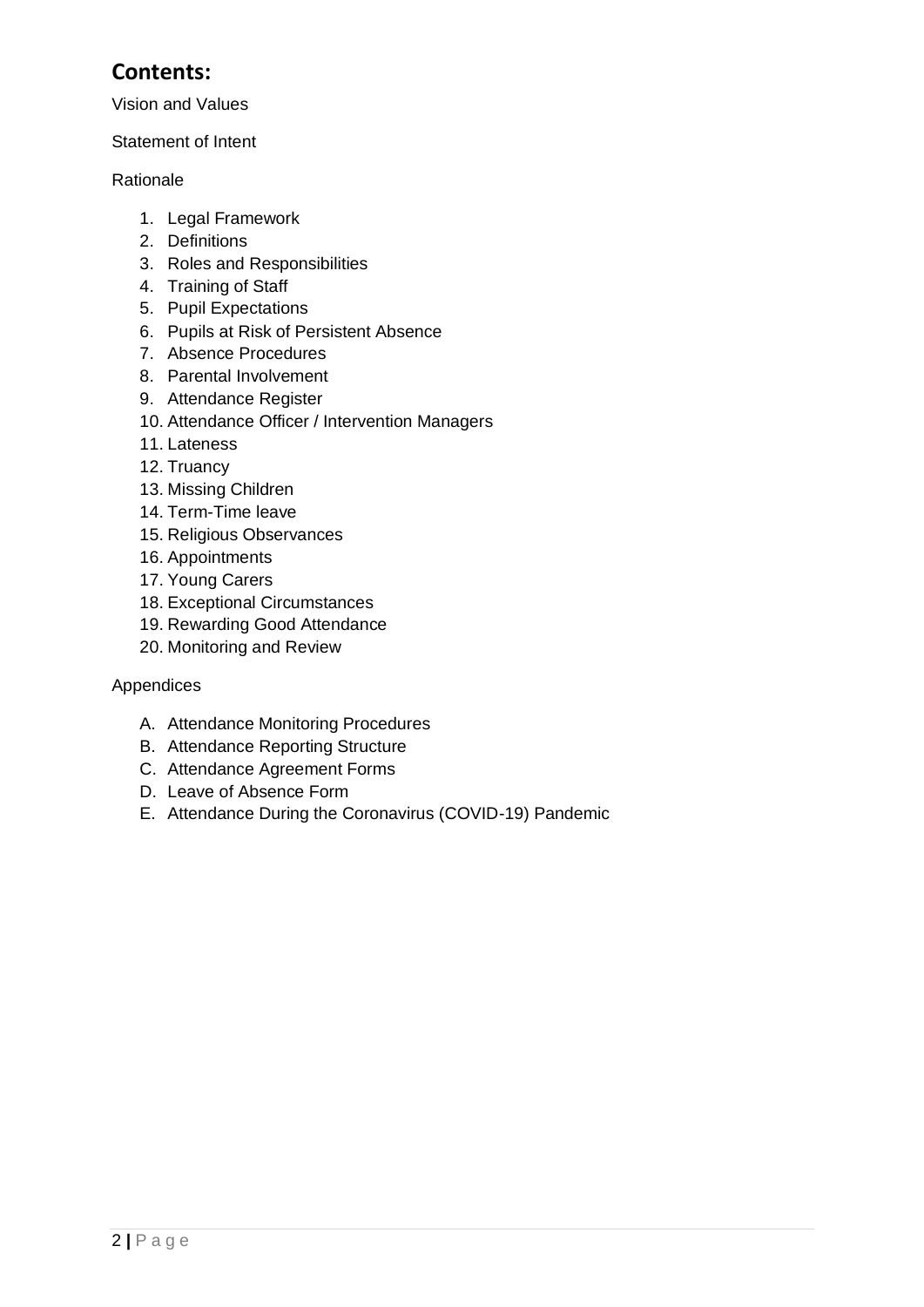## **Vision and Rationale**

Our vision at Hebburn Comprehensive School is to have a harmonious community where the emphasis for all is on learning and achievement, where pupils feel safe and happy and where a culture of success and ambition is celebrated and embedded throughout the school and wider community.

We believe there is an integral link between attendance, good behaviour, feeling safe, effective learning and enjoying and achieving. To ensure the most effective learning, all children have the right to attend school and learn in an environment which is safe and secure.

Regular attendance and good punctuality are essential to the furtherance of the school's vision and aims, by ensuring that all pupils have the opportunity, to reach their full academic potential.

Furthermore, establishing and maintaining high levels of attendance and punctuality is important in preparing young people for their adult and working life.

We also understand that attendance at school is central to raising standards in education, as well as helping students to maintain a healthy equilibrium in relation to emotional well-being. Pupils need to attend regularly to benefit from their education, as missing out on lessons leaves children vulnerable to falling behind. We recognise that the achievement of children who are poor attenders tends to be lower.

## **Statement of Intent**

Hebburn Comprehensive School believes that in order to facilitate the highest standards in teaching and learning, good attendance is crucial. Pupils cannot achieve their full potential if they do not regularly attend school.

We are committed to:

- Promoting and modelling good attendance;
- Reducing absence, including persistent absence, by acting early;
- Ensuring equality and fairness for all;
- Intervening early and working with other agencies to ensure the health and safety of our pupils;
- Ensuring that pupils are punctual;
- Rewarding regular attendance;
- Ensuring parents perform their legal duty in relation to the framework set in section 7 of the Education Act 1996 which states that:

"The parent of every child of compulsory school age shall cause him/her to receive efficient full-time education suitable:

- a) to age, ability and aptitude and
- b) to any special educational needs he/she may have

Either by regular attendance at school or otherwise".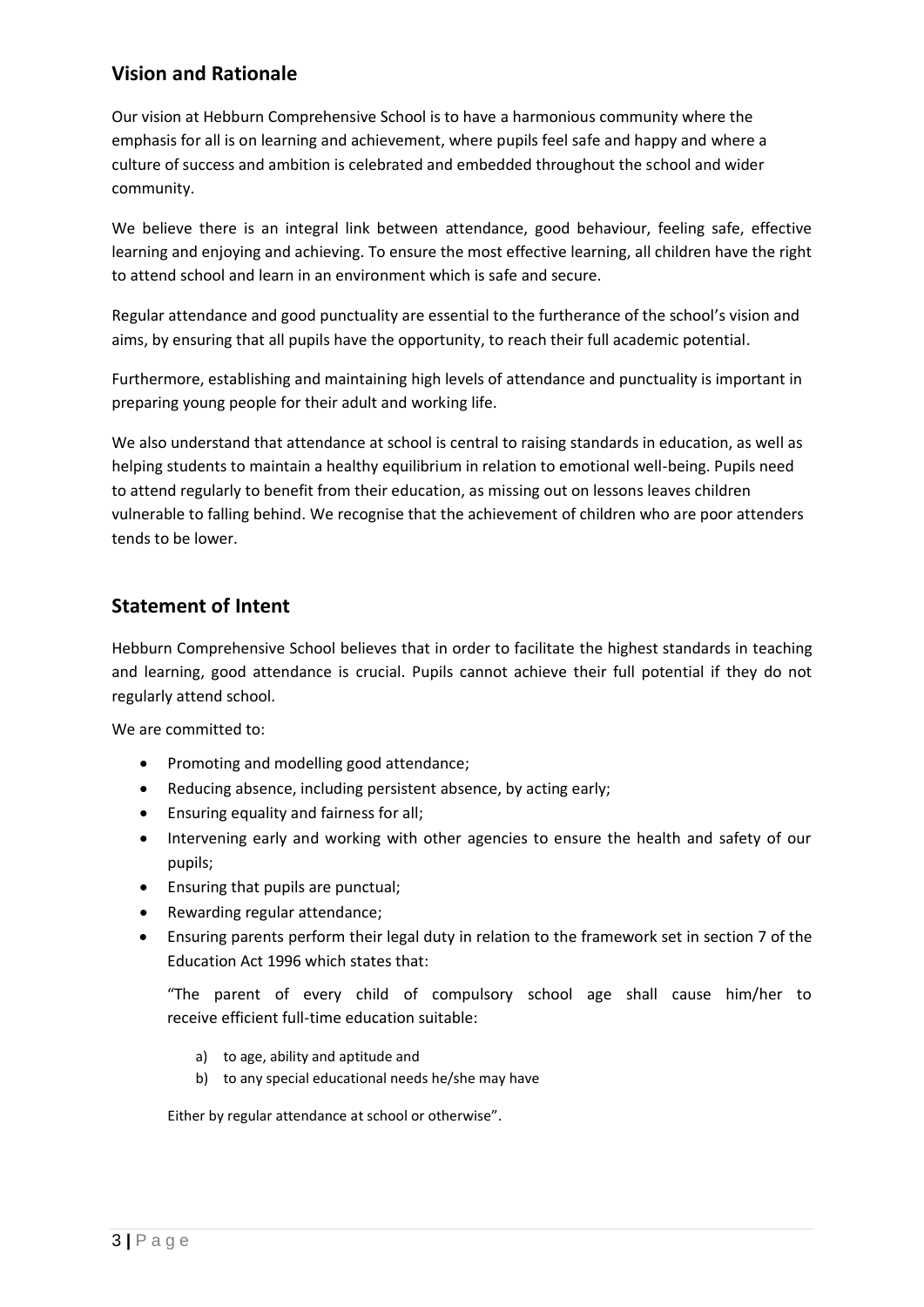## **1. Legal Framework**

- 1.1.1. This policy has due regard to all relevant legislation and statutory guidance including, but not limited to, the following:
	- Education Act 1996 sections 434(1) (3) (4) & (6) and 458 (4) & (5)
	- Equality Act 2010
	- The Education (Pupil Registration) (England) Regulations 2006 (as amended)
	- The Education (Pupil Registration) (England) (Amendment) Regulations 2010
	- The Education (Pupil Registration) (England) (Amendment) Regulations 2011
	- The Education (Pupil Registration) (England) (Amendment) Regulations 2013
	- The Education (Pupil Registration) (England) (Amendment) Regulations 2016
	- DfE (2020) 'School attendance'
	- DfE (2016) 'Children missing education'
	- DfE (2020) 'Keeping children safe in education'
	- DfE (2020) 'Improving school attendance'
- 1.2. This policy operates in conjunction with the following school policies:
	- Complaints Procedures Policy
	- Child Protection and Safeguarding Policy
	- Behaviour and Rewards Policy

#### <span id="page-3-0"></span>**2. Definitions**

- 2.1. The school defines "absence" as either:
	- Arrival at school after the register has closed.
	- Not attending school for any reason.
- 2.2. The school defines an "authorised absence" as an absence which the school has given approval of, in advance, for a pupil to be away, or an absence in which the school has accepted an explanation offered, as justification for absence:
	- An absence for sickness, for which the school has granted leave.
	- Medical or dental appointments which unavoidably fall during school time for which the school has granted leave.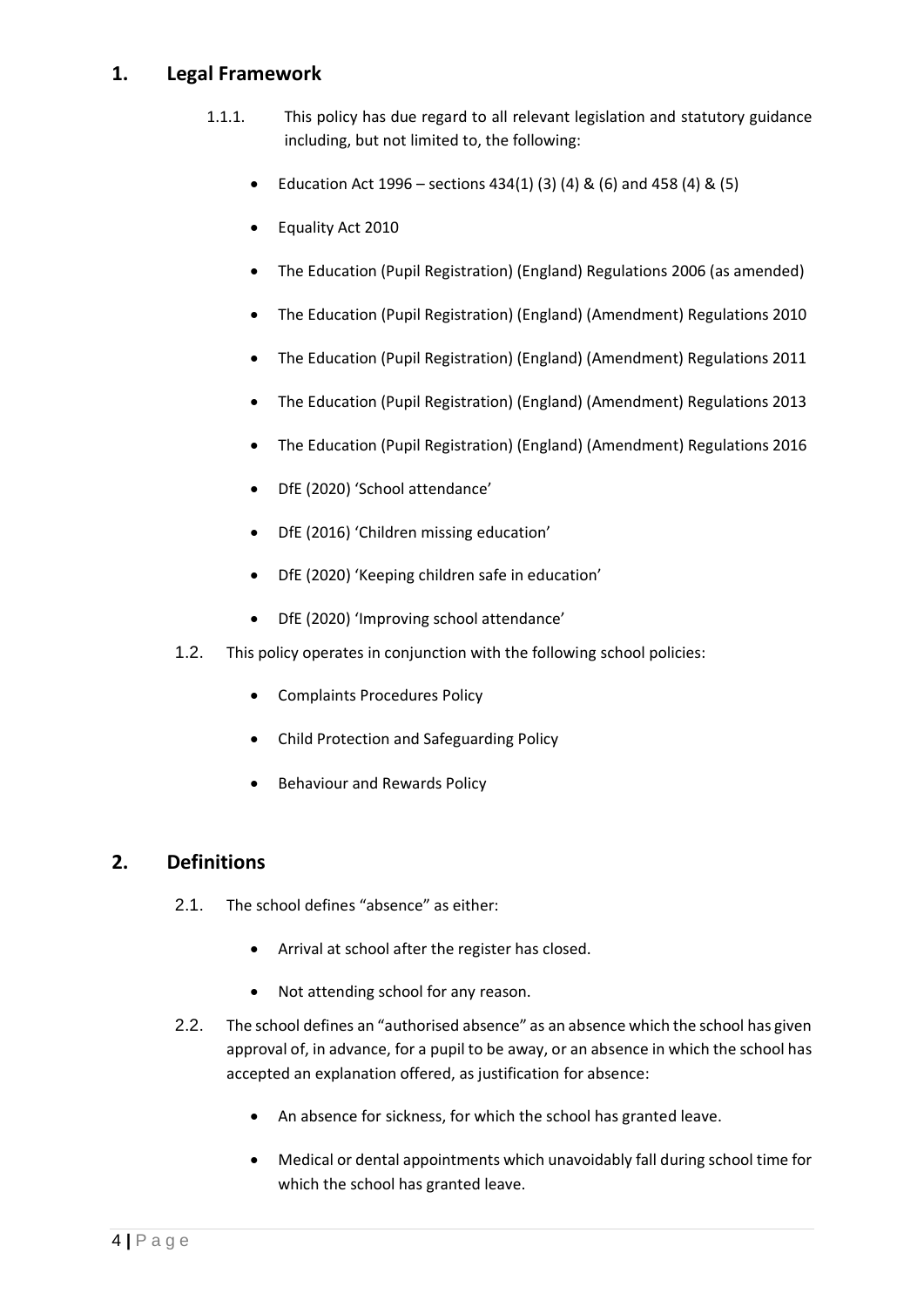- Religious or cultural observances for which the school has granted leave.
- An absence due to a family emergency.
- The pupil was granted 'Leave of Absence' by the Head Teacher (in exceptional circumstances only).
- There is a family bereavement.
- The pupil is attending an interview with either a prospective employer or in connection with an application for a place at an institute of further education or for a place at another school.
- The pupil is attending a Pupil Referral Unit.
- The pupil is participating in an approved public performance.
- The pupil is involved in an exceptional special occasion (e.g. if pupil is attending the graduation of an older sibling).
- 2.3. The school defines an "unauthorised absence" as an absence whereby school is not satisfied with the reasons given for the pupil not attending school:
	- Parents keeping children away from school unnecessarily or without a valid or permitted reason.
	- Truancy before or during the school day.
	- Absences which have not been properly explained or no explanation is forthcoming, following reasonable efforts on the part of the school to elicit one.
	- Absence due to shopping, looking after other children or birthdays.
	- Absence due to day trips and holidays in term time.
	- Leaving school, without the permission of key staff, during the day.

*Note: this list is illustrative and not exhaustive.*

- 2.4. The school understands the clear link between poor attendance at school and lower academic achievement; it also recognises the direct link between persistent absence from school, poor attainment and 'not in employment, education or training' (NEET) status.
- 2.5. The school defines "persistent absenteeism (PA)" as:
	- Missing 10 percent or more of schooling across the academic year for any reason.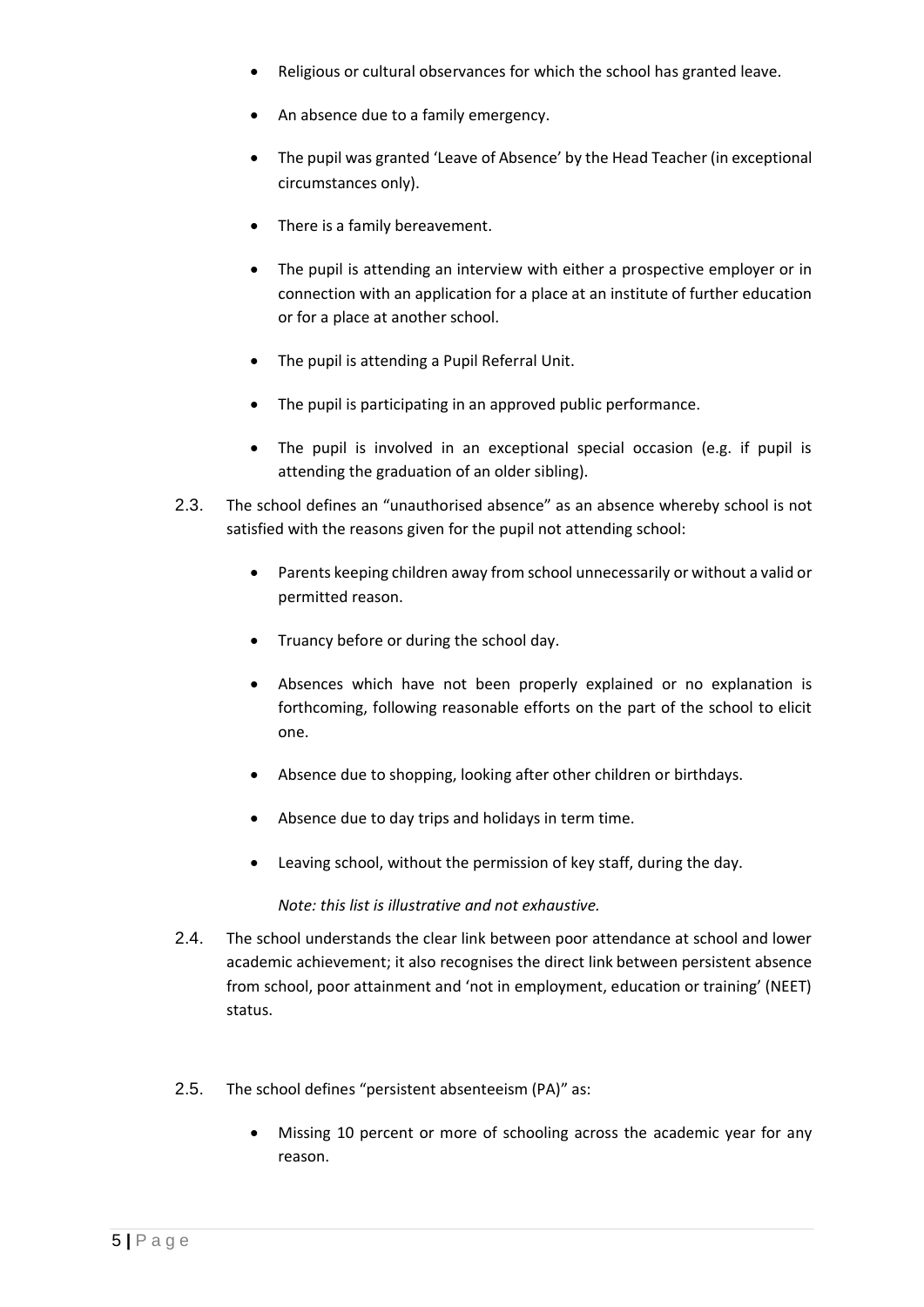## <span id="page-5-0"></span>**3. Roles and Responsibilities:**

# **Improving attendance at Hebburn Comprehensive School is the responsibility of everyone in the school community, including pupils, parents/carers and staff.**

- 3.1. The Governing Body has overall responsibility for:
	- Monitoring the implementation of the Attendance and Absence Policy and procedures of the school.
	- Ensuring that this policy, as written, does not discriminate on any grounds including, but not limited to, ethnicity/national origin, culture, religion, gender, disability or sexual orientation.
	- Scrutinising attendance data: they will require termly reports from the Head Teacher on overall attendance figures, Persistent Absenteeism and progress towards targets.
	- Offering practical support with attendance, where appropriate.
	- Having regard to '*Keeping Children Safe in Education'* when making arrangements to safeguard and promote the welfare of children.
- 3.2. The Head Teacher and the designated member of SLT are responsible for:
	- The day-to-day implementation and management of the attendance policy and procedures of the school and distributing these to parents.
- 3.3. Staff, including teachers, Intervention Managers, Attendance Officers and other support staff will be responsible for:
	- Following the attendance policy, and for ensuring pupils do so too. They will also be responsible for ensuring the policy is implemented fairly and consistently.
	- Modelling good attendance behaviour.
	- Using their professional judgement and knowledge of individual pupils to inform decisions as to whether any welfare concerns should be escalated.
	- Period 1 teachers will take the attendance register at the start of each school day and at the start of each afternoon session (Period 4.)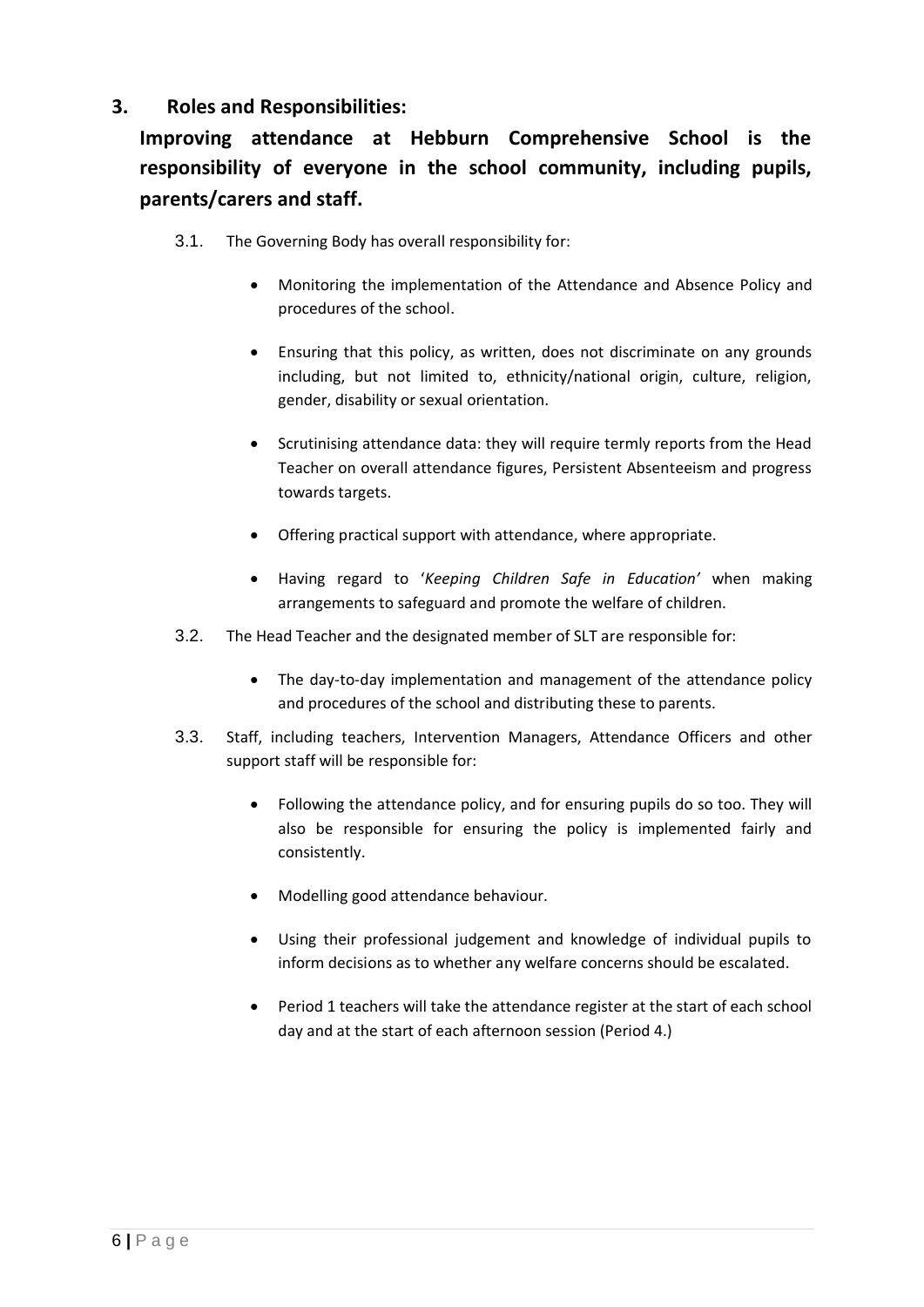Current start times for each year group are outlined below:

| <b>Year Group</b> | <b>Period 1 Start Time</b> | <b>Period 4 Start Time</b> |
|-------------------|----------------------------|----------------------------|
|                   | 8:40                       | 12:00                      |
| 8                 | 8:40                       | 12:30                      |
| 9                 | 8:40                       | 12:30                      |
| 10                | 8:40                       | 12:00                      |
| 11                | 8:40                       | 12:00                      |

- 3.4. The school recognises the importance of the register as a legal document and has developed procedures to ensure that class registers are maintained to a high standard.
- 3.5. The school will ensure that every pupil has access to full-time education and will act as early as possible to address patterns of absence.
- 3.6. Pupils who experience attendance difficulties will be offered prompt and sympathetic support, from our wider attendance team: Intervention Managers, Attendance Officers and other key members of the pastoral team.
- 3.7. At the end of each term, pupils whose attendance is either very good, or significantly improved, will be recognised by email, the Teams 'chat' function or text.
- 3.8. The school will have clearly-defined strategies to give due recognition to good attendance and punctuality, whilst also having strategies to address problems of poor attendance in the short, medium and longer-term, including persistent absenteeism.
- 3.9. The school will employ a range of strategies to encourage good attendance and, liaising closely with parents/carers, will promptly investigate all absenteeism. Staff will respond to absenteeism firmly and consistently.
- 3.10. The Attendance Officers and the member of the SLT responsible for attendance and punctuality will monitor whole-school attendance on a daily and weekly basis, including analysis by groups (such as age/gender/PA/PP/SEND).
- 3.11. The Pupil Premium will be used to support vulnerable groups, where problems arise with attendance.
- 3.12. The school will inform the LA of any pupil being deleted from the admission and attendance registers if they:
	- Are being educated from home.
	- No longer live within a reasonable distance of the registered school.
	- Have an authorised medical note.
	- Are in custody for a period of more than four months and the proprietor does not reasonably believe they will be returning.
	- Have been permanently excluded.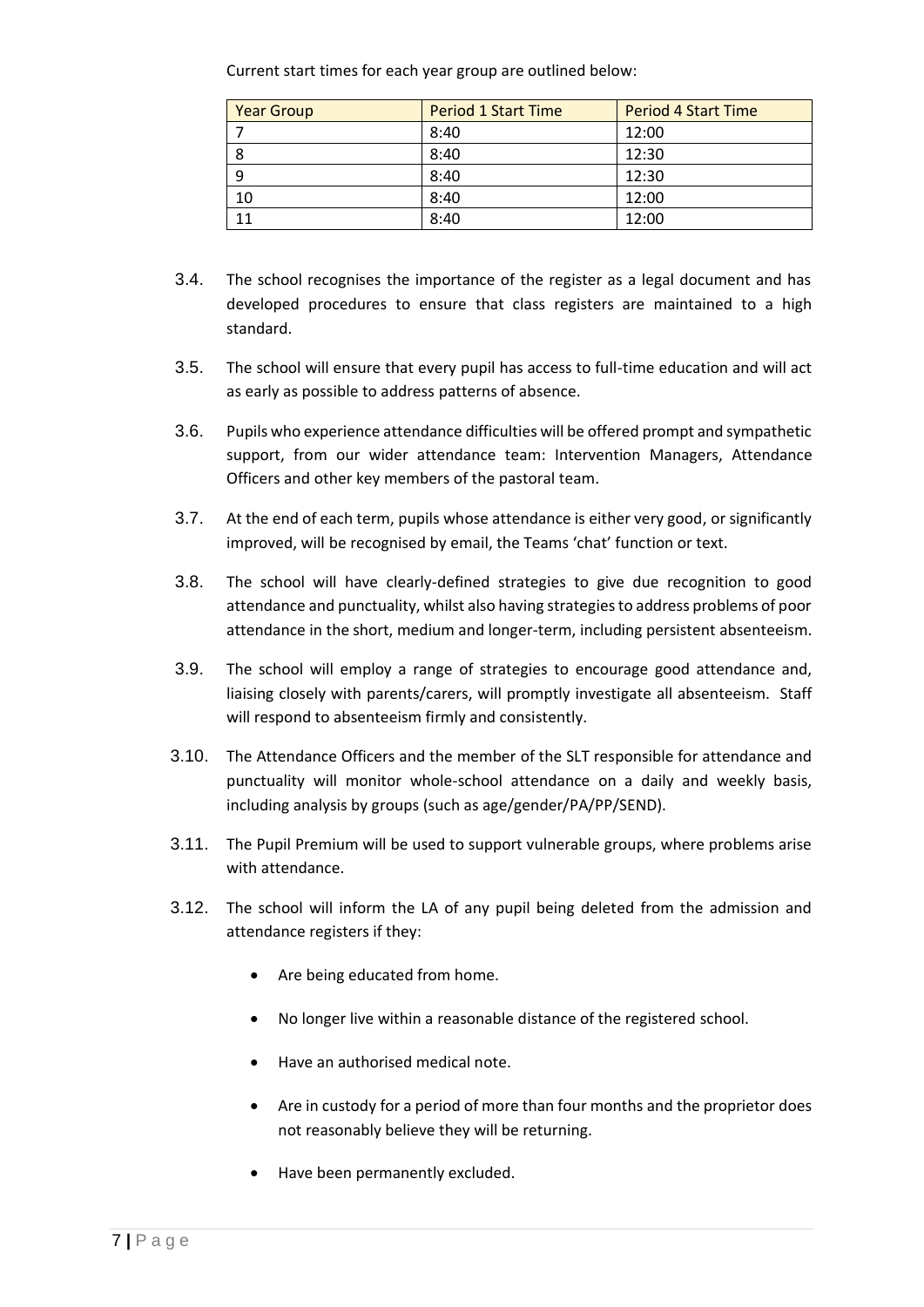- 3.13. The school will ensure that absence procedures are understood by pupils, parents and carers.
- 3.14. The school will have robust procedure to reduce Persistent Absenteeism.
- 3.15. A referral to Services for Young People will be made if necessary, but this will only happen after the school has initially dealt with the matter and it is considered that further support is necessary.

Parents/carers are responsible for:

- 3.16. Ensuring their child attends school regularly, punctually and ready to learn. They have a legal duty to ensure their children attends school on a regular basis.
- 3.17. If a child is prevented, for any reason, from attending, or is late, parents/carers are requested to notify the school as soon as possible, on the first day of absence. This is regarded as an essential safeguarding procedure. They should give details of the child, reason for absence and expected date of return.
- 3.18. Parents/carers should continue to contact school at the start of each new day of absence, for safeguarding reasons.

Where no contact is received about absence, the school will respond in the following ways:

Day 1: School will send a text to the parent/carer to ascertain the reason for absence. One text message will be sent in the morning, then another in the afternoon, if contact has still not been made.

Day 2: If a parent/ carer does not respond to the text message sent, then a phone call will be made to ascertain reason for absence.

Day 3: A home visit will be carried out, if the reason for absence has still not been ascertained. If the visit is successful, then the matter will be referred to our DSL.

- 3.19. A pupil's absence from school must be considered as unauthorised until a satisfactory explanation is forthcoming from the parents/carers.
- 3.20. Parents/carers are also responsible for:
	- Providing accurate, up-to-date contact details.
	- Providing the school with more than one emergency contact number.
	- Updating the school without delay, if their contact details change. Parents and carers can update their contact details via the *My Child At School App*.
- 3.21. Parents/carers will be informed promptly of any concerns that may arise over a child's attendance. These matters will be handled with sensitivity.
- 3.22. Whenever possible, parents/carers should avoid making medical/dental appointments for their child during school hours. It is accepted that parents have no control over hospital appointments, but can exercise some control over appointment times at local dentistry or medical practices.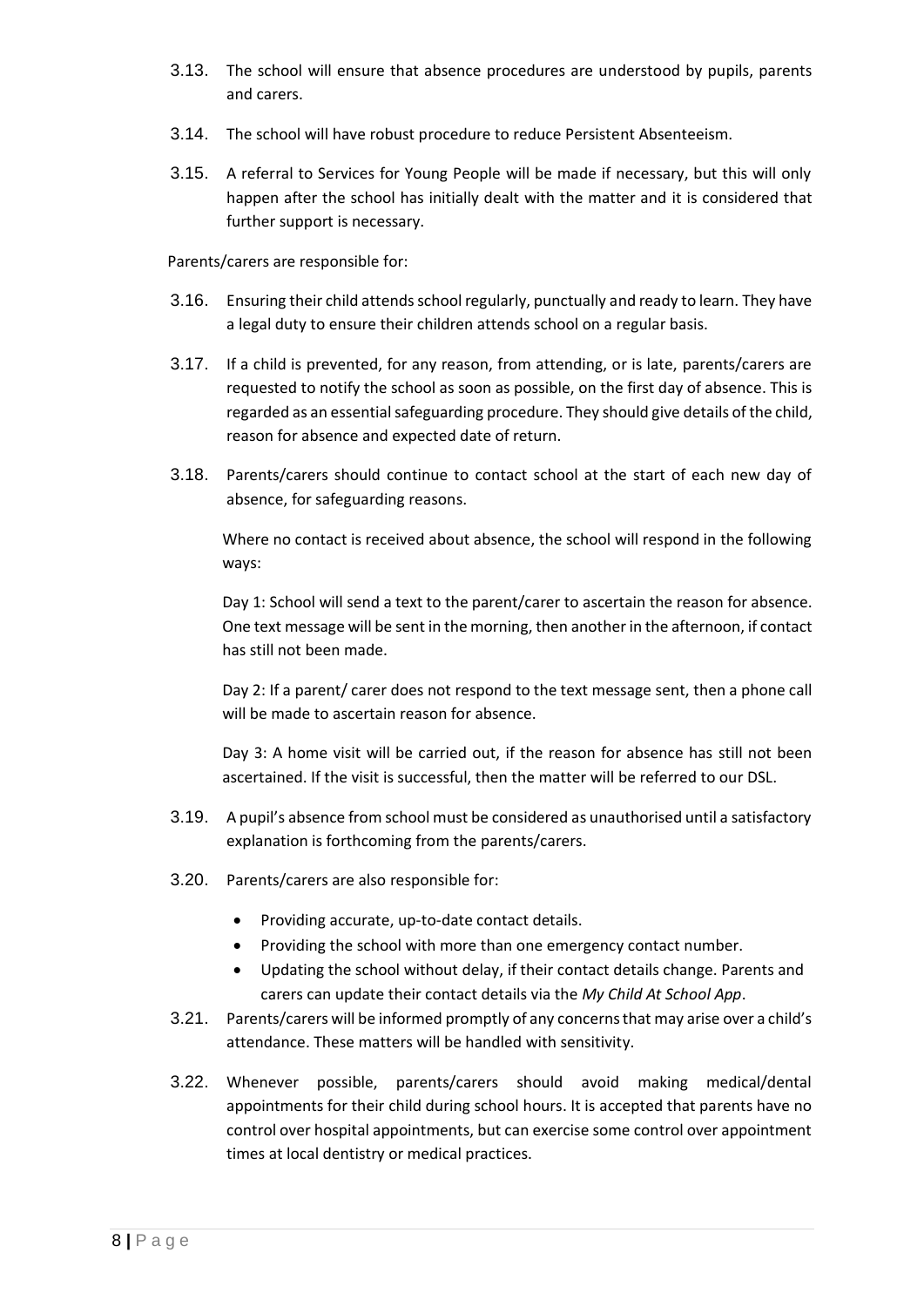- 3.23. If there is a genuine cause for concern about the veracity of an illness, the school can request that parents/carers provide medical evidence to support the illness. Schools can record the absence as 'unauthorised' if not satisfied of the authenticity of the illness. Medical evidence could take the form of prescriptions and/or medical appointment cards.
- 3.24. Parents/carers are expected to notify school immediately, if their child is going to be absent from school. They should provide an appropriate reason for absence before 8.30am on the first day of absence.

Pupil responsibilities:

- 3.25. Pupils are responsible for their own attendance at school. They are expected to attend all of their lessons and any agreed activities throughout the school year, regularly.
- 3.26. Pupils are expected to reach and hopefully surpass the whole school target of 95% attendance.
- 3.27. Pupils who experience attendance difficulties will be offered prompt and sympathetic support, from our Attendance Officers, Intervention Managers, other members of the pastoral team and the member of SLT with pastoral responsibility.
- 3.28. Pupils will be rewarded and recognised for having good attendance, at the end of each year and at regular intervals throughout the year.
- 3.29. All pupils are also responsible for their punctuality to school and to lessons.

## <span id="page-8-0"></span>**4. Training of Staff**

- 4.1. We recognise that early intervention can prevent unwanted habits/behaviours. As such, members of staff will receive training in identifying potentially at-risk pupils as part of their inductions and annual refresher training.
- 4.2. Teachers and support staff will receive training on this policy as part of their new starter induction.
- 4.3. Teachers and support staff will receive training to ensure they understand that increased absence from school could indicate a safeguarding concern, and know how such concerns should be managed.
- 4.4. Teachers and support staff will receive regular and ongoing training as part of their development.

## <span id="page-8-1"></span>**5. Pupil Expectations**

5.1. Pupils will be expected to attend school every day and will sign an agreement at the beginning of each school year.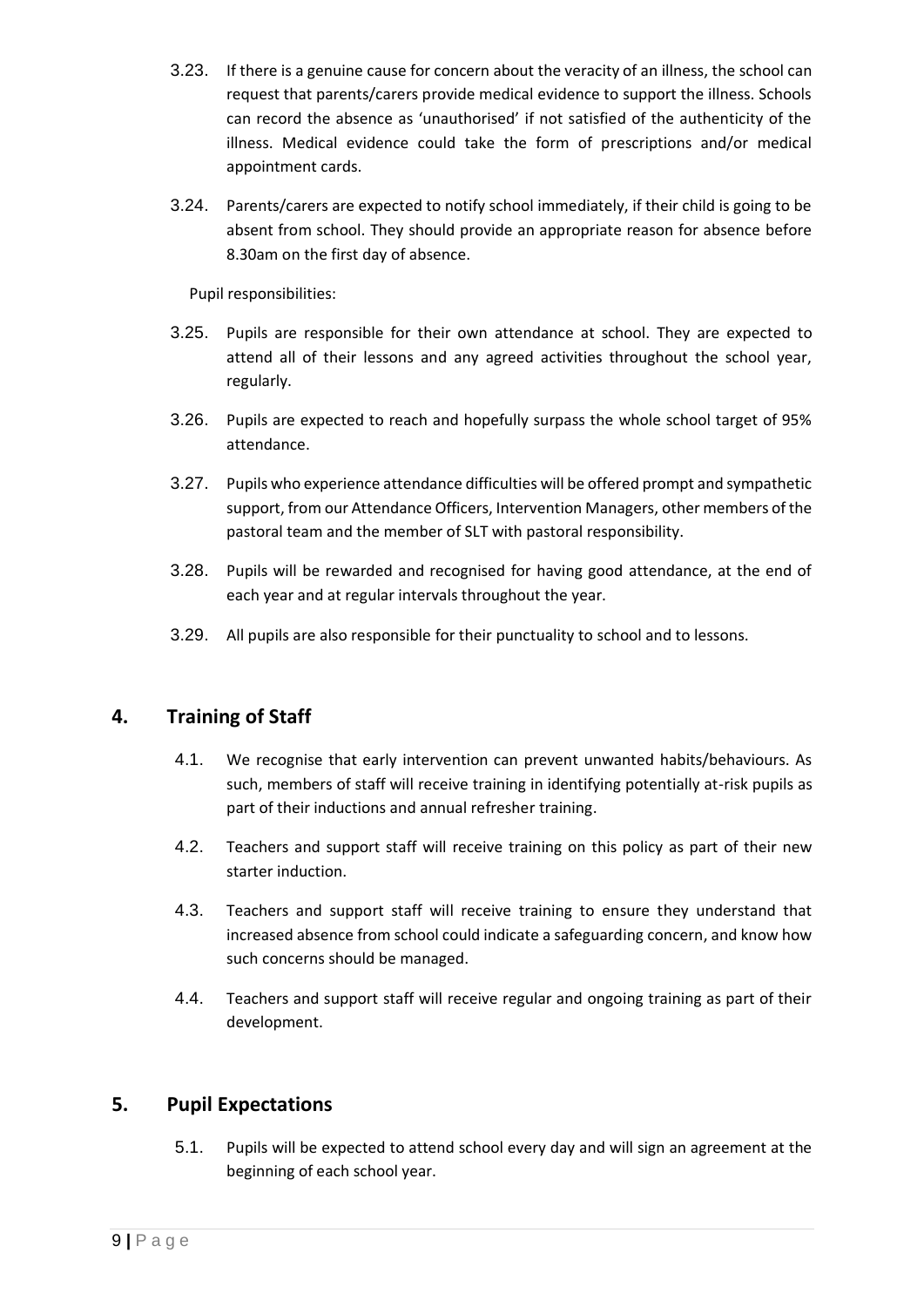5.2. The school expects all pupils to attend lessons punctually.

## <span id="page-9-0"></span>**6. Pupils at Risk of Persistent Absence**

- 6.1. The designated member of SLT responsible for attendance will:
	- Establish a range of interventions to address barriers to attendance.
	- Monitor the implementation and quality of escalation procedures and seek evidence of the escalation procedures that work.
	- Facilitate, attend or lead attendance reviews in line with escalation procedures.
	- Establish robust escalation procedures which will be initiated before absence becomes a problem by:
		- Rigorous monitoring.
		- Having a weekly review during form time, in which pupils update attendance trackers.
		- Letters to parents/carers, at each stage of the attendance process.
		- Attendance meetings.
		- Attendance Reviews.
		- Attendance Clinics (LA in attendance.)
		- Engaging with LA attendance teams.
		- Using Penalty Notice Warnings and Penalty Notices.
- 6.2. Where necessary, HOKS, the designated member of SLT or Governing Body will engage in attendance reviews to reinforce messages and outline relevance in terms of future training and employment.
- 6.3. Teaching staff will:
	- Welcome pupils back following any absence and provide catch-up support to build confidence and bridge gaps in learning.
	- They will build positive relationships with pupils and encourage good attendance.
- 6.4. Intervention Managers and Attendance Officers will:
	- Provide staff with support in relation to the process of completing the register.
	- Monitor attendance.
	- Meet with pupils to discuss absence, patterns, barriers and problems.
	- Establish plans to remove barriers and provide additional support or make referrals for intervention, where appropriate.
	- Lead daily and/or weekly check-ins to review progress and assess the impact of support.
	- Make regular contact with families to discuss progress, and to offer support or challenge, where needed.
	- Escalate their concerns, where sufficient progress is not made.
	- Offer praise, encouragement and incentives.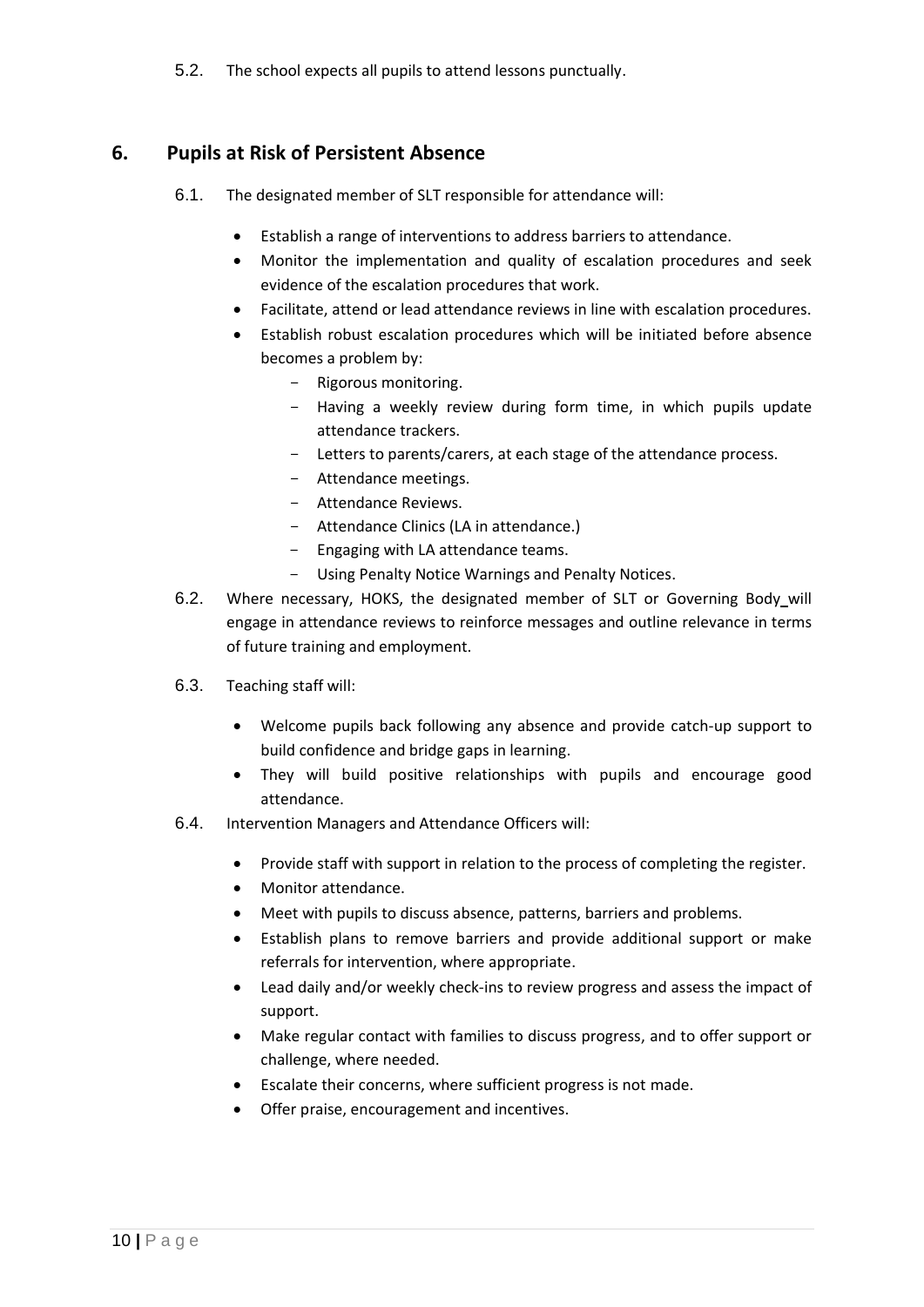- 6.5. Pupils potentially at greater risk of harm who require a social worker will be supported with pastoral and academic support, alongside action by statutory services in response to any unauthorised absences.
- 6.6. The school attendance system will be used to give an accurate view of attendance, reasons for absence and patterns within groups such as:
	- Boys
	- Girls
	- Those eligible for Pupil Premium
	- Children in Need
	- CP
	- LAC
	- Pupils who are eligible for FSM
	- Pupils who speak English as an additional language
	- Pupils with SEND

## <span id="page-10-0"></span>**7. Absence Procedures**

- 7.1. Parents are required to contact the school as soon as possible on the first day of any absence. Parents should aim to contact school before 8.30am.
- 7.2. A text message will be sent to the parent/carer of any child who has not reported their absence, on the morning of the first day of absence.
- 7.3. A second text message will be sent out in the afternoon of the first day of absence, if parents/carers have not responded to the first text message.
- 7.4. A phone call will be made on the second day of absence, if texts have not been replied to.
- 7.5. A home visit will be carried out on the third day of absence, by Intervention Managers/Attendance Officers, where no contact has been made regarding absence. If the home visit is unsuccessful, the matter will be referred to the Safeguarding team and appropriate action will be taken.
- 7.6. The school will always follow up any absences in order to:
	- Ascertain the reason for the absence.
	- Ensure that proper safeguarding action is being taken.
	- Identify whether the absence is authorised or not.
	- Identify the correct code to use to enter the data onto the system.
- 7.7. The school will inform the LA, on a half-termly basis, of the details of pupils who fail to attend regularly, or who have missed 10 school days or more without permission.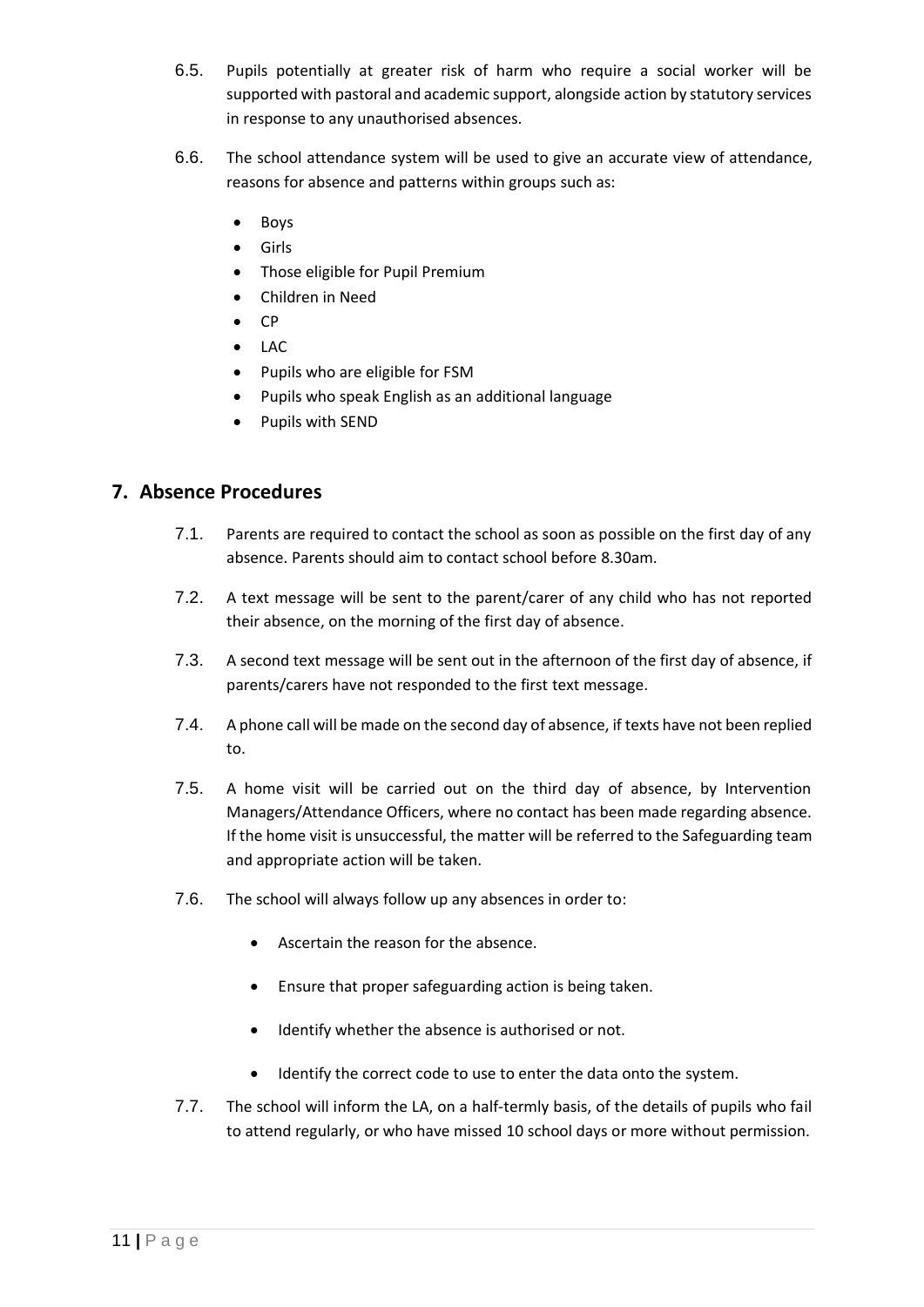- 7.8. If a pupil's attendance drops below 90%, the attendance officers will arrange to meet with the parents/carers, unless other agencies are already involved.
- 7.9. Where a pupil has not returned to school for 10 days after an authorised absence, or is absent from the school without authorisation for 20 consecutive school days, the school will remove the pupil from the admission register if the school and the LA have failed to establish the whereabouts of the child after making reasonable enquiries.

## <span id="page-11-0"></span>**8. Parental Involvement**

- 8.1. The school will build respectful relationships with parents and families to ensure their trust and engagement.
- 8.2. The school will communicate openly and honestly with pupils and their families about their expectations of school life, attendance and performance so that they understand what to expect and what is expected of them.
- 8.3. The school will liaise with other agencies working with pupils and their families to support attendance.
- 8.4. Parents will be expected to:
	- Respond to all communication.
	- Actively support the work of the school.
	- Call on staff for help when they need it.
	- Communicate with the school about possible circumstances which may affect their child's attendance or require support.

## <span id="page-11-1"></span>**9. Attendance Register**

- 9.1. The school day must have two sessions divided by a break. The length of each session, break and the school day is determined by the school's Governing Body.
- 9.2. Period 1 teachers will take the attendance register at the start of each school day and Period 4 teachers will do the same at the start of the afternoon session, as outlined in section 3.3. This register will record whether pupils are:
	- Present.
	- Absent.
	- Attending an approved educational visit.
	- Unable to attend due to exceptional circumstances.
- 9.3. A register will be taken at the start of every lesson throughout the school day.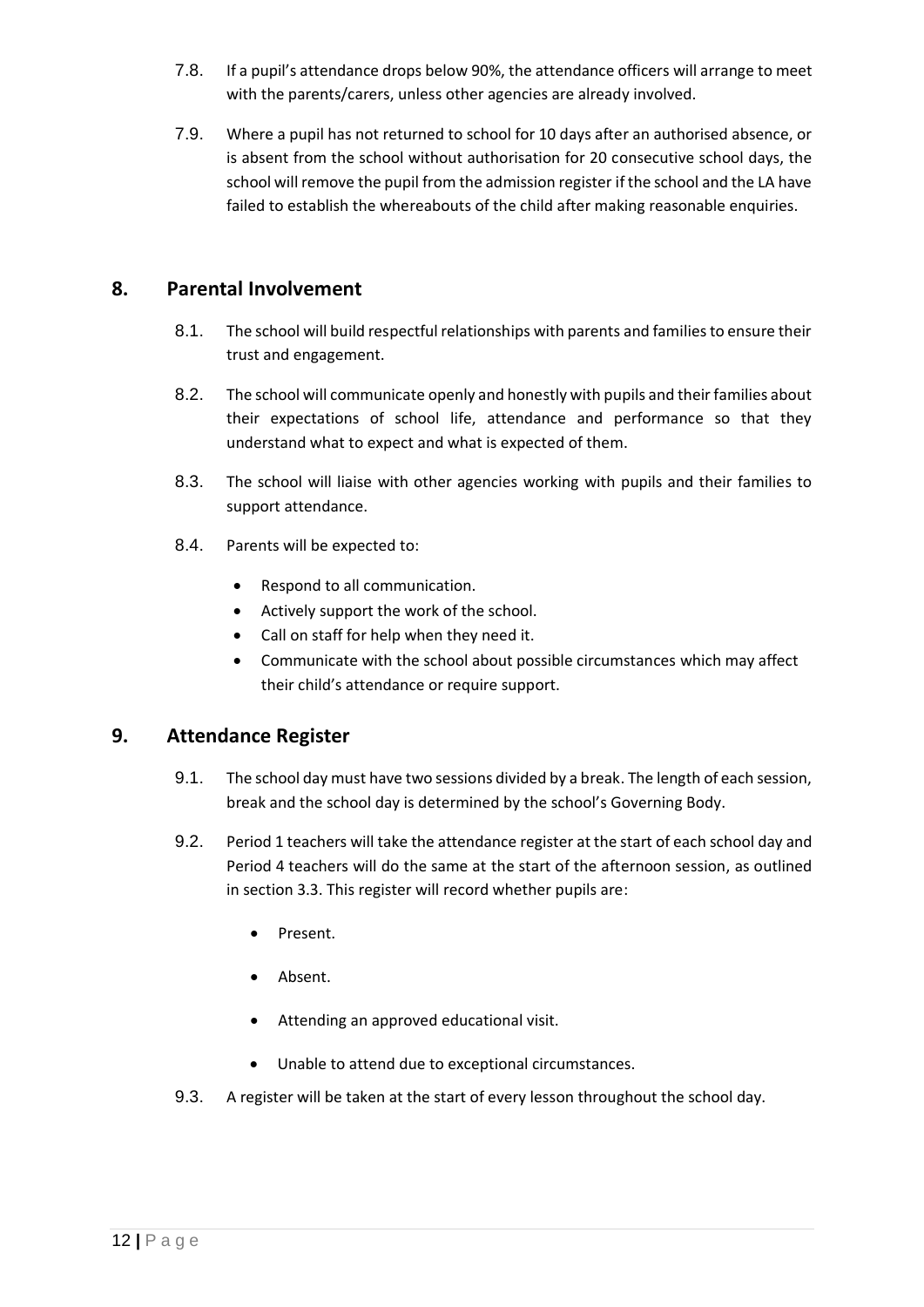- 9.4. The school will use the national attendance codes to enable the school to record and monitor attendance and absence in a consistent way. The following codes will be used:
	- $\bullet$  / = Present in the morning
	- $\bullet \quad \searrow$  = Present in the afternoon
	- L = Late arrival before the register has closed
	- $\bullet$   $C =$  Authorised absence
	- $\bullet$  E = Excluded but no alternative provision made
	- $\bullet$  H = Authorised holiday
	- $\bullet$   $I = I$ llness
	- M = Medical or dental appointments
	- $\bullet$  R = Religious observance
	- $\bullet$  B = Off-site educational activity
	- $\bullet$  G = Unauthorised holiday
	- $\bullet$   $O =$  Unauthorised absence
	- U = Arrived after registration closed
	- N = Reason not yet provided
	- $\bullet$   $X = Not required to be in school$
	- $\bullet$  S = Study leave
	- T = Gypsy, Roma and Traveller absence
	- W = Work experience
	- $\bullet$   $V =$  Educational visit or trip
	- $\bullet$  P = Participating in a supervised sporting activity
	- J = At an interview with prospective employers, or another educational establishment
	- D = Dual registered at another educational establishment
	- Y = Exceptional circumstances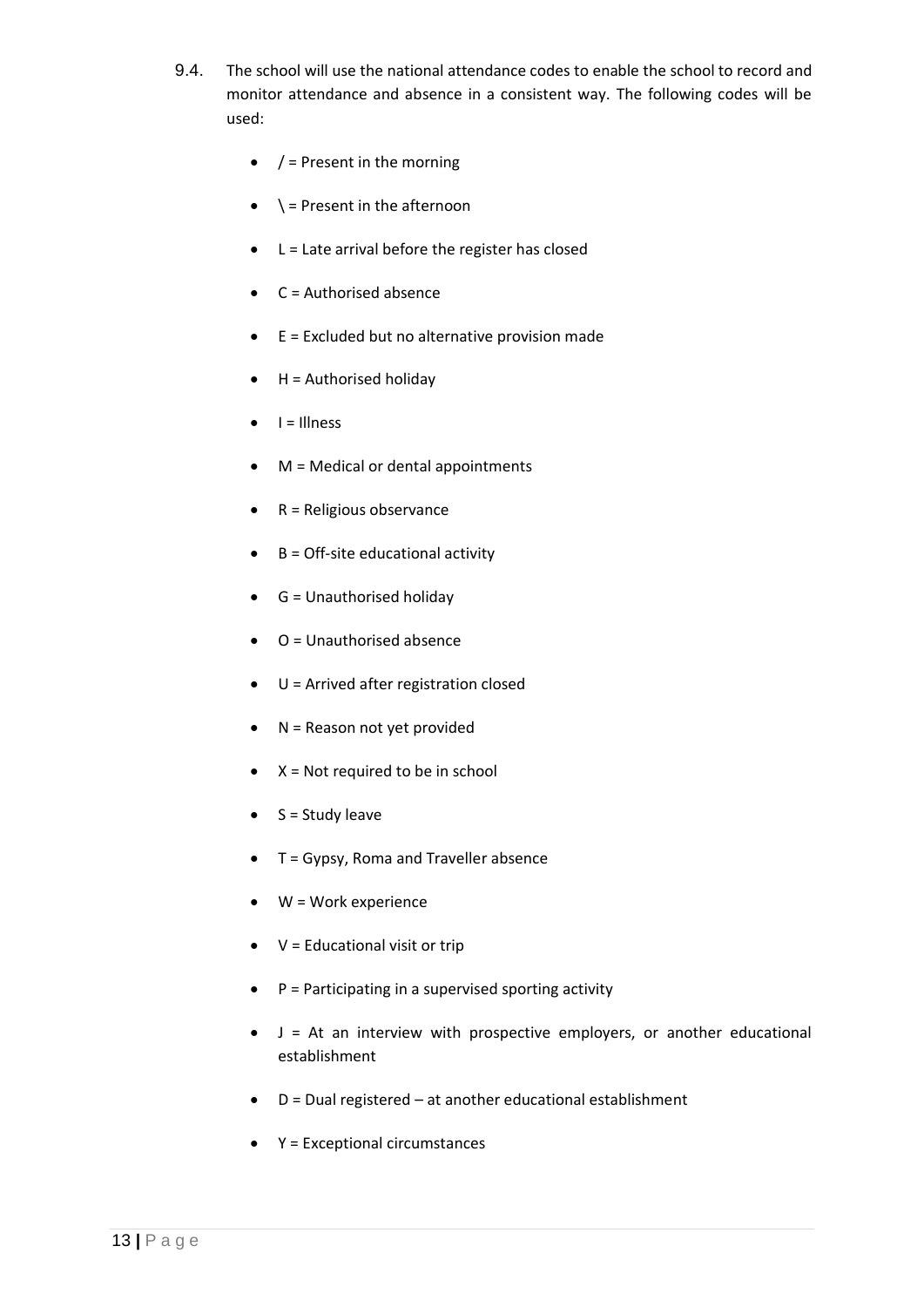- Z = Pupil not on admission register
- $\bullet$  # = Planned whole or partial school closure

#### *Information about Covid-19 codes can be found in Appendix E.*

- 9.5. When the school has planned in advance to be fully or partially closed, the code '#' will be used for the relevant pupils who are absent. This code will also be used to record year groups who are not due to attend because the school has set different term dates for different years, for example, induction days.
- 9.6. All amendments made to the attendance register will include the original entry, the amended entry, the reason for the amendment, the date of amendment, and the name and role of the person who made the amendment.
- 9.7. Every entry into the attendance register will be preserved for three years.
- 9.8. An agreed member of staff will complete the '[Educational setting status form](https://www.gov.uk/government/publications/coronavirus-covid-19-attendance-recording-for-educational-settings)' on a daily basis, based on the information on the attendance register. This will be monitored by the designated member of SLT. [During the Covid – 19 pandemic.]

## <span id="page-13-0"></span>**10. Attendance Officers / Intervention Managers**

- 10.1. If attendance drops below the school target of 95%, pupils will work with their allocated Intervention Manager, who will attempt to identify barriers to good attendance and put appropriate intervention in place.
- 10.2. If the situation cannot be resolved and attendance does not improve, the Attendance Officers, working in conjunction with the designated member of SLT, have the power to make referrals to the Local Authority, who will issue sanctions such as prosecutions or penalty notices to parents.
- 10.3. The Attendance Officers and Intervention Managers will monitor and analyse attendance data regularly to ensure that early intervention is delivered quickly to address absence. Intervention Managers will focus primarily on pupils with 90-95% attendance and Attendance Officers will focus on the pupils with attendance of 90% or below (PA).
- 10.4. The Attendance Officers will also provide regular data reports to IMs/HOLS/HOKS/SLT, who will track the attendance of pupils and implement attendance procedures.
- 10.5. If they are persistently absent, pupils will work with Attendance Officers, who will, in conjunction with HOLS, HOKS and the designated member of SLT, attempt to resolve the situation, through attendance reviews and potentially, a parenting agreement can be put in place.
- 10.6. Attendance Officers will arrange Attendance Clinics, at intervals throughout the academic year, to address poor attendance and offer the necessary level of support or challenge. Attendance Clinics will be attended by school staff, parents/carers, the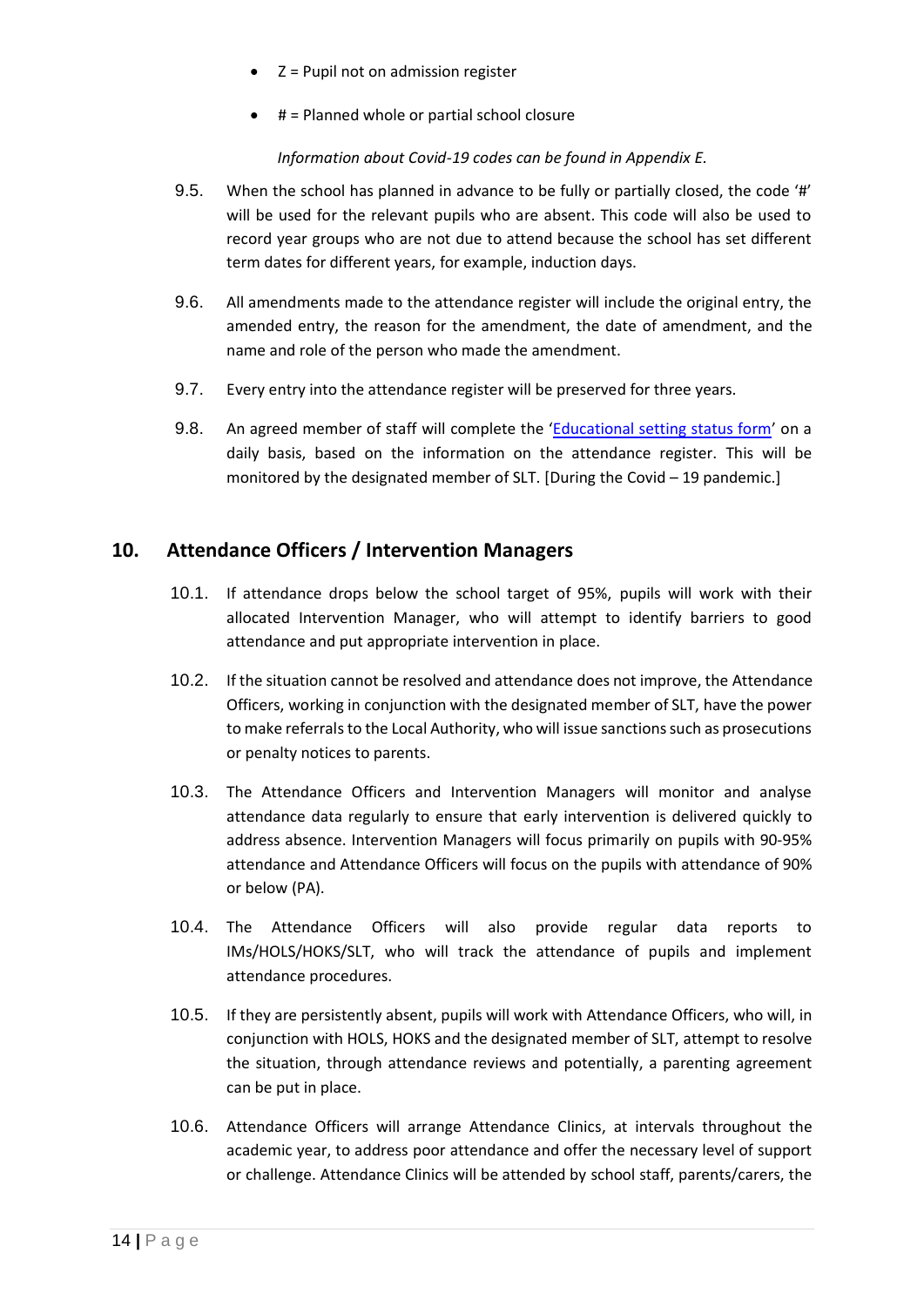pupil/s and a representative from the Local Authority (SYP). A Member of the Governing Body may also be invited to attend, if relevant.

#### <span id="page-14-0"></span>**11. Lateness**

- 11.1. Punctuality is of the utmost importance, and lateness will not be tolerated.
- 11.2. The school day starts at 8:40. Pupils should make their way to period 1; pupils will receive a late mark if they do not travel straight to their lesson.
- 11.3. The register closes 30 minutes after entry; pupils will receive a mark of absence if they do not attend school within this time.
- 11.4. Attendance after the register closes will receive a mark to show that they are on site, but will count as an absent mark.

#### <span id="page-14-1"></span>**12. Truancy**

- 12.1. Truancy means any absence of part, or of all, of one or more days from school, during which the school has not been notified of the cause behind such absence.
- 12.2. All staff will be concerned about the regular attendance of pupils, and the importance of continuity in each child's learning.
- 12.3. All pupils are expected to be punctual for their morning and afternoon sessions; class teachers will record attendance electronically.
- 12.4. Any pupil with permission to leave the school during the day must sign out at reception and sign back in again upon their return.
- 12.5. Immediate action will be taken when there are concerns that a pupil might be truanting.
- 12.6. If truancy is suspected, the Attendance Officers will be notified immediately. They will endeavour to identify the whereabouts of the pupil, as a matter of urgency. They will refer the missing pupils to Corridor Support who will check the school site (internal and external.) They will also contact the pupil's parents/carers, to advise that the pupil is no longer on school site. The matter will then be escalated in line with safeguarding procedures.
- 12.7. The following procedures will be taken in the event of a truancy:
	- In the first instance and following a quick search of the site, parents will be notified of the truancy.
	- Once the pupil has been located safely, reasons for truancy will be explored and sanctions will be issued, in line with the Behaviour and Rewards Policy.
	- If any further truancy occurs, the school may consider issuing a penalty notice.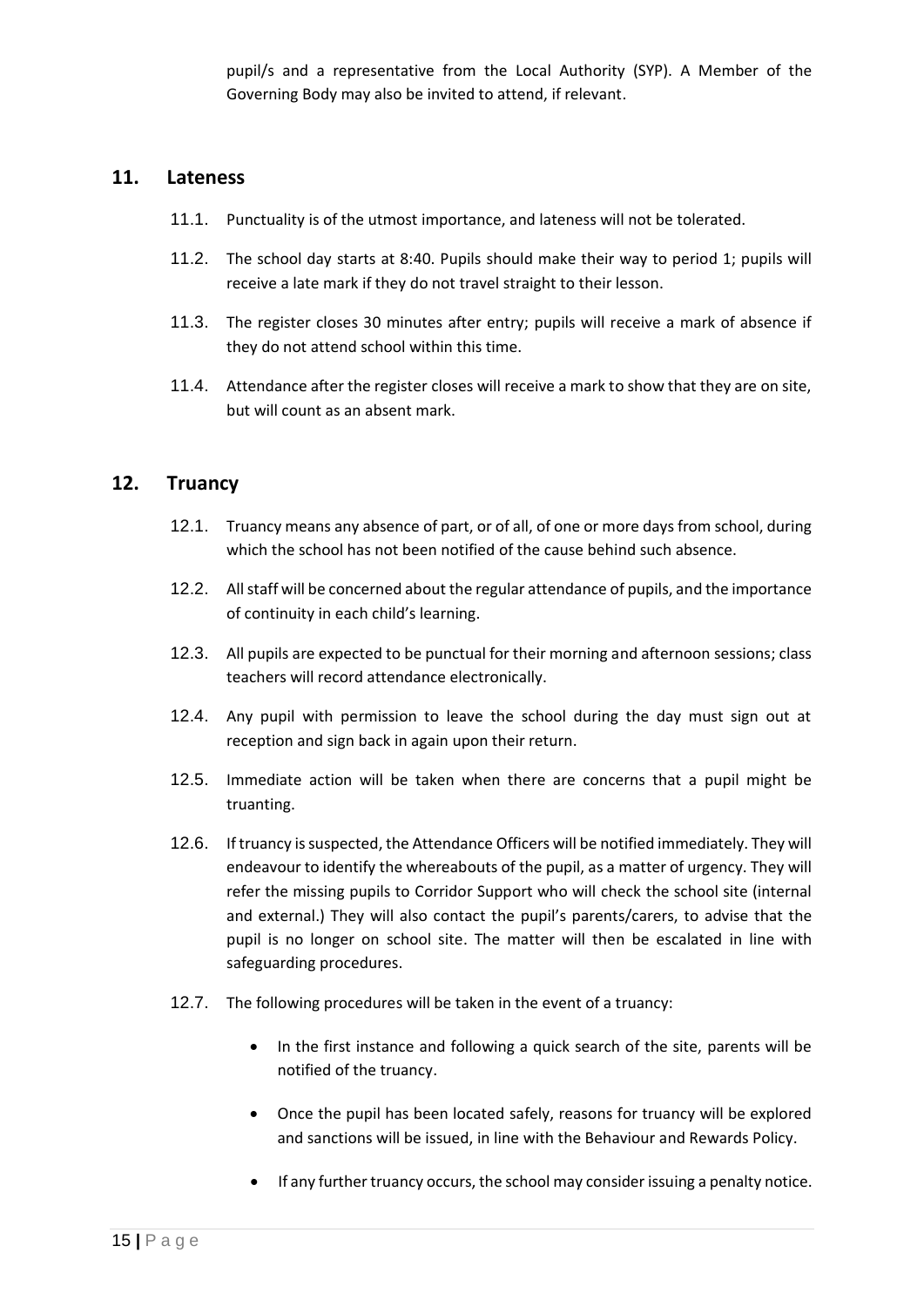• A penalty notice will be issued where there is overt truancy, inappropriate parentally-condoned absence, excessive holidays in term time and persistent late arrival at school.

## <span id="page-15-0"></span>**13. Missing Children**

- 13.1. Pupils are not permitted to leave the school premises during the school day unless for a pre-arranged and approved reason.
- 13.2. The following procedures will be taken in the event of a pupil going missing during the school day:
	- The member of staff who has noticed the missing pupil will inform the Attendance Office immediately.
	- Attendance Officers will immediately try to ascertain the whereabouts of the pupil, by checking with reception, the wider office, First Aid, Corridor Support and the Child's Head of Learning/Intervention Manager.
	- Year group staff and/or Corridor Support staff will conduct a thorough search of the school premises.
	- If the missing pupil/s cannot be located promptly, the matter will be referred to the Safeguarding team, who will act appropriately and promptly, in line with safeguarding guidance.
	- The following areas will be systematically searched:
		- Medical room
		- Reception
		- Both tutors' rooms
		- All corridors
		- Empty classrooms
		- Toilets
		- Stairwells and under stairwells
		- The school grounds
	- If the pupil has not been found, then the parents of the pupil will be notified.
	- The school will attempt to contact parents using the emergency contacts provided.
	- If the parents have had no contact from the pupil, and the list has been exhausted, then the police will be contacted.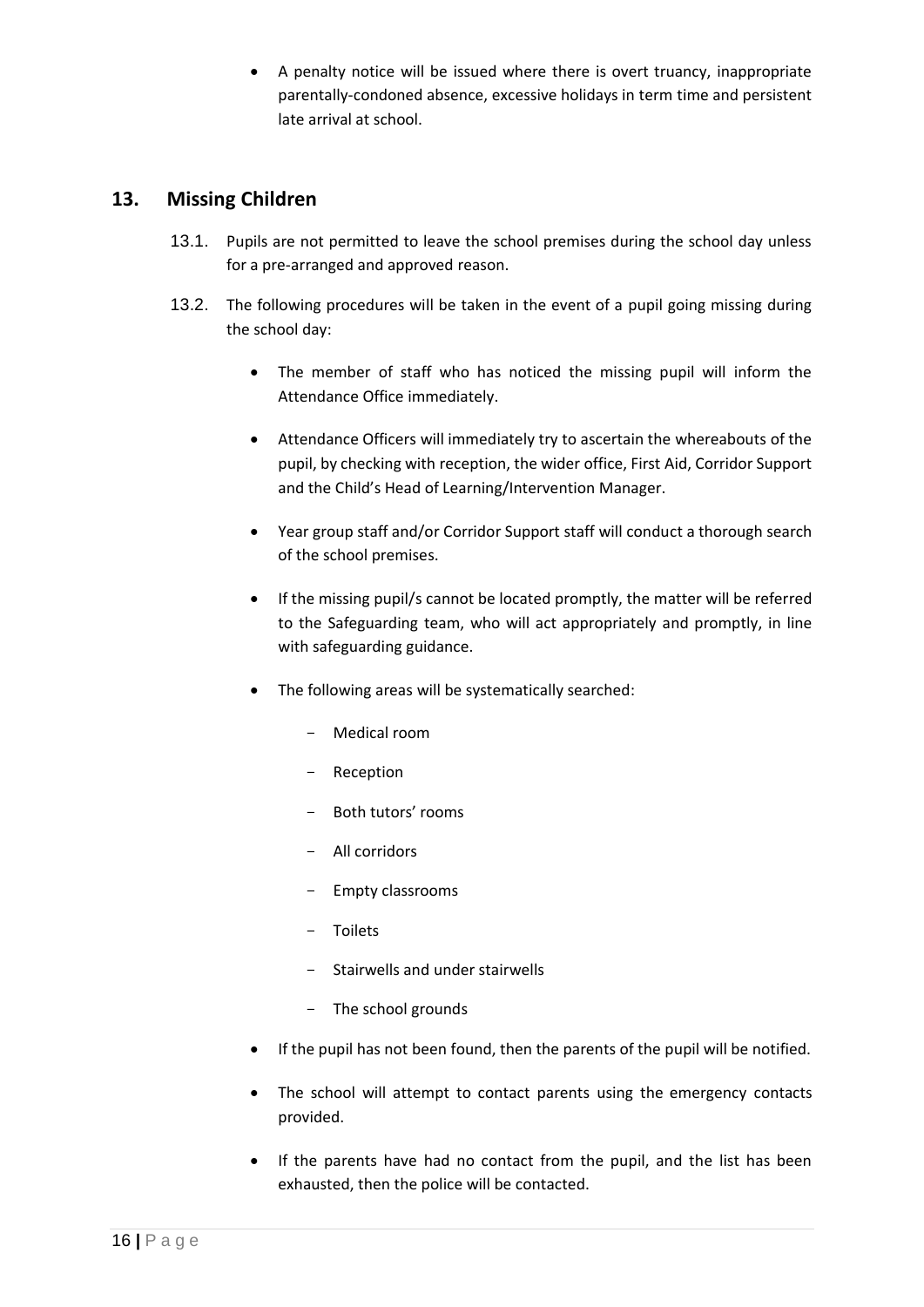- 13.3. If the missing pupil has an allocated outreach worker, social worker, is a LAC, or has SEND, then the appropriate personnel will be informed.
- 13.4. When the pupil has been located, a designated member of staff will talk to the pupil to ensure they are safe and well.
- 13.5. The relevant pastoral team will take the appropriate action to ensure the pupil understands they must not leave the premises, and sanctions will be issued if deemed necessary.
- 13.6. Parents and any other agencies will be informed immediately when the pupil has been located.
- 13.7. Appropriate disciplinary procedures are followed in accordance with the Behaviour and Rewards Policy.

#### <span id="page-16-0"></span>**14. Term-Time Leave**

- 14.1. Our aim is to prepare pupils for their future lives and careers. With this in mind, we require parents to observe the school holidays as prescribed.
- 14.2. Leave during term time will only be authorised in exceptional circumstances, for example bereavement or serious illness.
- 14.3. Any requests for leave during term time will be considered on an individual basis.
- 14.4. If term-time leave is not granted, taking a pupil out of school will be recorded as an unauthorised absence and may result in sanctions such as a penalty notice. (See the Local Authority Code for Penalty Notices, at the end of this document, for further information.)

#### <span id="page-16-1"></span>**15. Religious Observances**

- 15.1. The school will take advice from local religious leaders of all faiths to establish the appropriate number of days required for religious festivals.
- 15.2. Parents must inform the school at least 7 days in advance if absences are required for days of religious observance.
- 15.3. The day(s) of absence must be exclusively set apart for religious observance by the religious body to which the pupil's parents belong.

#### <span id="page-16-2"></span>**16. Appointments**

16.1. As far as possible, parents should attempt to book medical and dental appointments outside of school hours.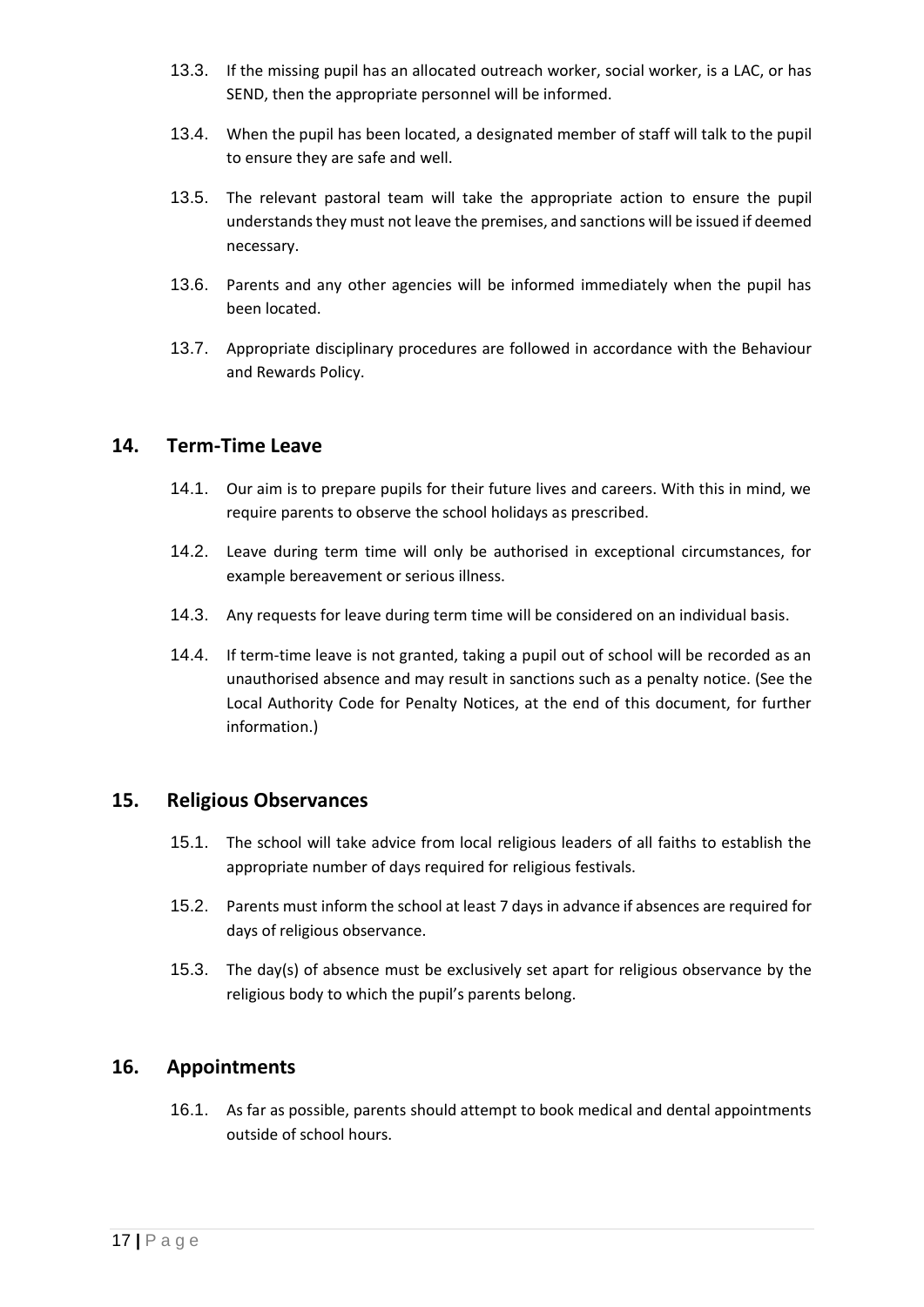- 16.2. Where this is not possible, a note and appointment card should be checked at the attendance office.
- 16.3. If the appointment requires the pupil to leave during the school day, the pupil must be signed out at the reception by a parent, unless other arrangements have been agreed in advance.
- 16.4. Pupils must attend school before and after the appointment, wherever possible.

## <span id="page-17-0"></span>**17. Young Carers**

- 17.1. The school understands the difficulties Young Carers face, and will endeavour to identify Young Carers at the earliest opportunity, as well as throughout their time at the school.
- 17.2. The school takes a caring and flexible approach to the needs of Young Carers and each situation will be examined on a case-by-case basis, involving other agencies if appropriate.

#### <span id="page-17-1"></span>**18. Exceptional Circumstances**

- 18.1. When absence is due to exceptional circumstances, the 'Y' code will be used on the attendance register.
- 18.2. Exceptional circumstances include when a pupil is unable to attend because:
	- The school site, or part of it, is closed due to an unavoidable cause;
	- Transport provided by the school or LA is not available and the pupil's home is not within walking distance.
	- There has been widespread disruption to travel services which has prevented the pupil from attending.
	- The pupil is in custody and will be detained for less than four months.
- 18.3. The use of the 'Y' code is collected in the school census for statistical purposes.

#### <span id="page-17-2"></span>**19. Rewarding Good Attendance**

- 19.1. The school acknowledges outstanding attendance in the following ways:
	- 1:1 praise and recognition
	- Communication with parents: written and verbal
	- Shout-outs on the plasma screen and on social media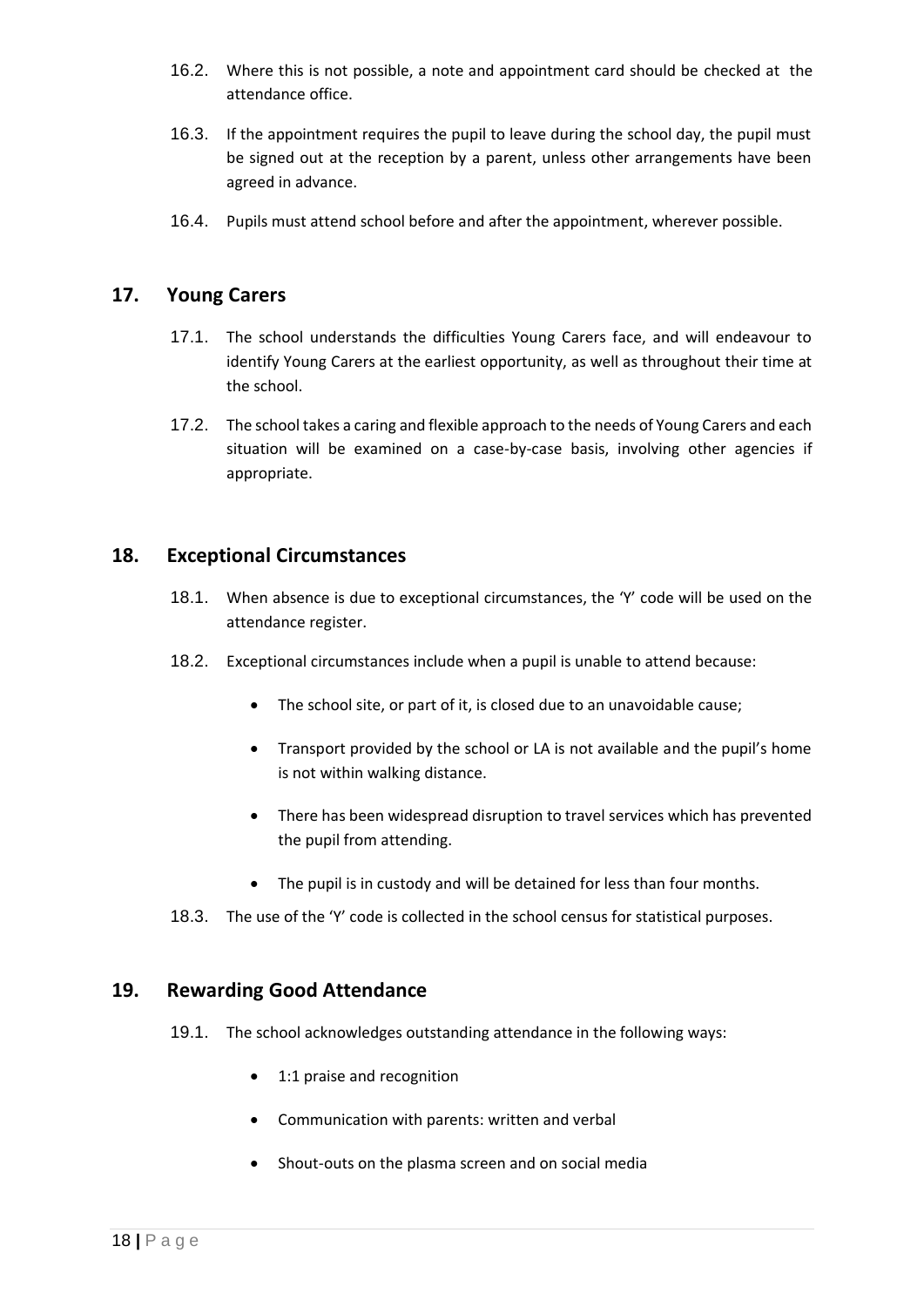- Attendance leagues
- 19.2. Good attendance and punctuality will be rewarded in the following ways:
	- Weekly merits for full attendance (and no behaviour points)
	- Small prizes awarded on an individual basis when short-term targets are met
	- Postcards/letters home
	- Termly Attendance Certificates
	- Prizes and certificates for the 'Top Class in Year Group' at the end of each term
	- Weekly attendance lottery, which rolls over if the 'winner' has been absent that week. (£5 voucher/week)
	- End of term attendance draws, with vouchers as incentives for full attendance.
	- Attendance awards presented at our Annual Awards Evening.
- 19.3. School trips and events are a privilege. Where attendance drops below 90%, without a genuine medical reason, these privileges may be taken away.
- 19.4. Attendance at the Year 11 prom requires 90 percent attendance across Key Stage 4. Allowances will be made for genuine medical reasons, where evidence can be provided.

#### <span id="page-18-0"></span>**20. Monitoring and Review**

- 20.1. The extended attendance team, including Intervention Managers, Attendance Officers, Heads of Learning, Heads of Key Stage, and the designated member of the leadership team, monitor attendance and punctuality throughout the year.
- 20.2. The school's attendance target is 95% each year.
- 20.3. This policy will be reviewed annually by the designated member of SLT and Head Teacher, in conjunction with Attendance Officers.
- 20.4. Any changes made to the policy will be communicated to all members of staff.
- 20.5. The next scheduled review date for this policy is January 2022.

#### **Prosecutions by Local Authorities**

Regular and punctual attendance at school is both a legal requirement and essential for pupils to maximise the educational opportunities available to them.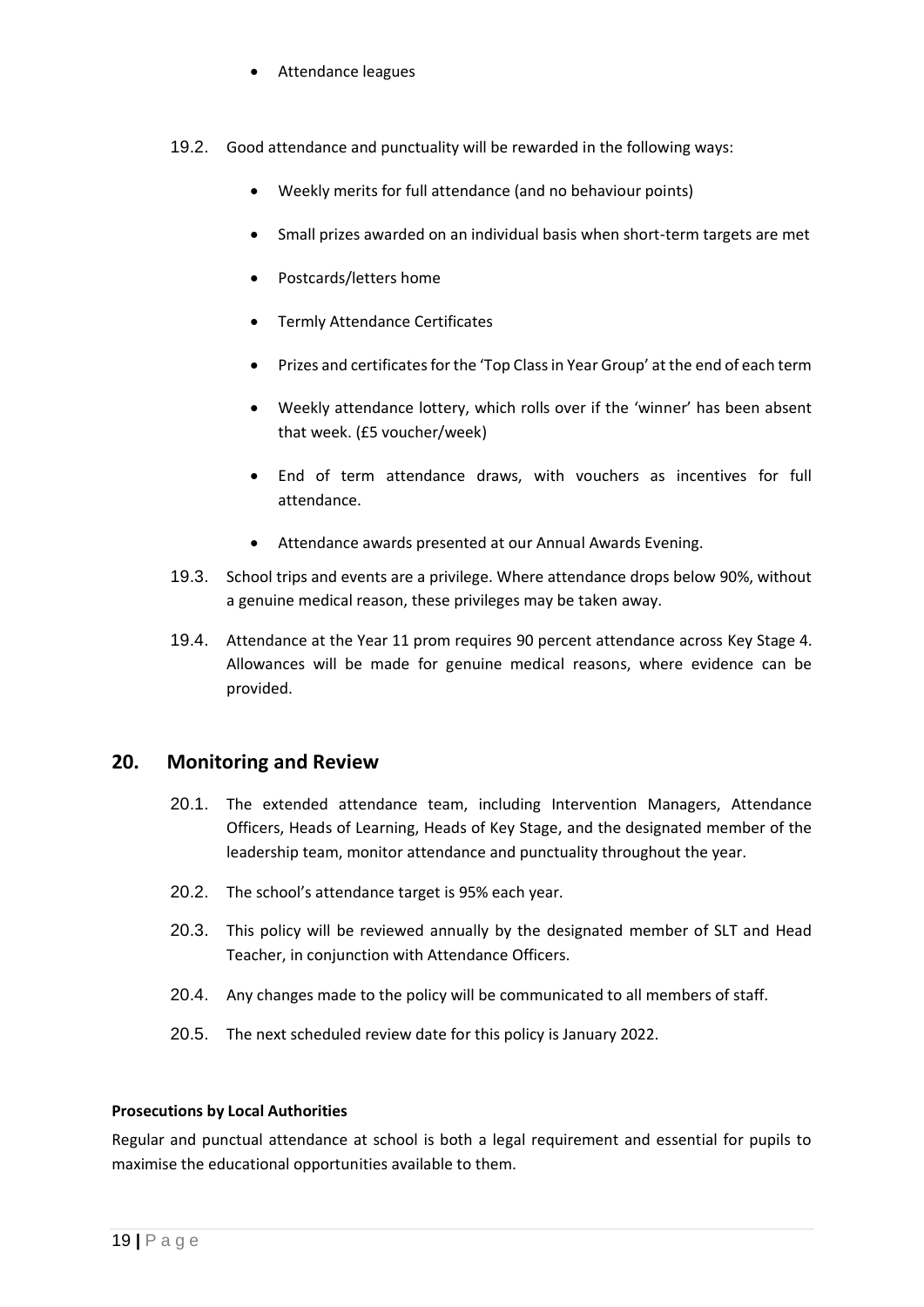Penalty Notices are one of a number of important additions to the interventions available to promote better school attendance. Improving attendance is essential to improve a child's educational prospects and to avoid putting them at risk of criminal or anti-social behaviour.

The Local Authority's Code of Conduct is a requirement of The Education (Penalty Notices) (England) Regulations 2007 including amendments to the regulations in 2013. The Code ensures that the powers to issue Penalty Notices are applied consistently and fairly across the Local Authority area and that suitable arrangements are in place for the administration of the scheme.

The LA Code supersedes all previous Local Authority documentation and Codes regarding Fixed Penalty Notices.

#### **Circumstances Where a Penalty Notice May Be Issued:**

Penalty Notices are intended to provide an early intervention to deter patterns of unauthorised absence developing. Parents and pupils are supported both at school and at Local Authority level to overcome irregular attendance and any of the sanctions available are only for use when there is no parental co-operation or it is not sufficient to resolve the difficulties.

Circumstances in which a Penalty Notice may be a suitable intervention will include:

- Parentally condoned absence
- A pupil is taken out of school during term-time where this has not been authorised by the Head Teacher or no request for authorisation has been sought.
- Persistent lateness, after the register has closed.
- Unwarranted delayed return from leave of absence (without school agreement)
- Being in a public place during school hours without reasonable justification during the first 5 days of any exclusion. For an exclusion of less than 5 days, this applies for the whole of the excluded period.

The above list is not exhaustive.

## **Procedure for Issuing Penalty Notices (in line with South Tyneside Council's Code of Conduct for Education Related Penalty Notices):**

Penalty Notices are to be issued by Services for Young People in South Tyneside. This will ensure:

- fair and consistent delivery
- help maintain home-school relationships
- avoid the issue of duplicate notices; and
- ensure that Penalty Notices are used effectively alongside other enforcement sanctions.

Penalty Notices may be requested by schools, Police and neighbouring Local Authorities. These requests will be actioned, providing:

- The pupil has recorded at least 10 sessions (5 school days) of unauthorised absence in the last 6 weeks
- Circumstances of the absence meet the criteria laid out in the agreed Code of Conduct
- All relevant information is supplied, in writing, and in line with the agreed Code of Conduct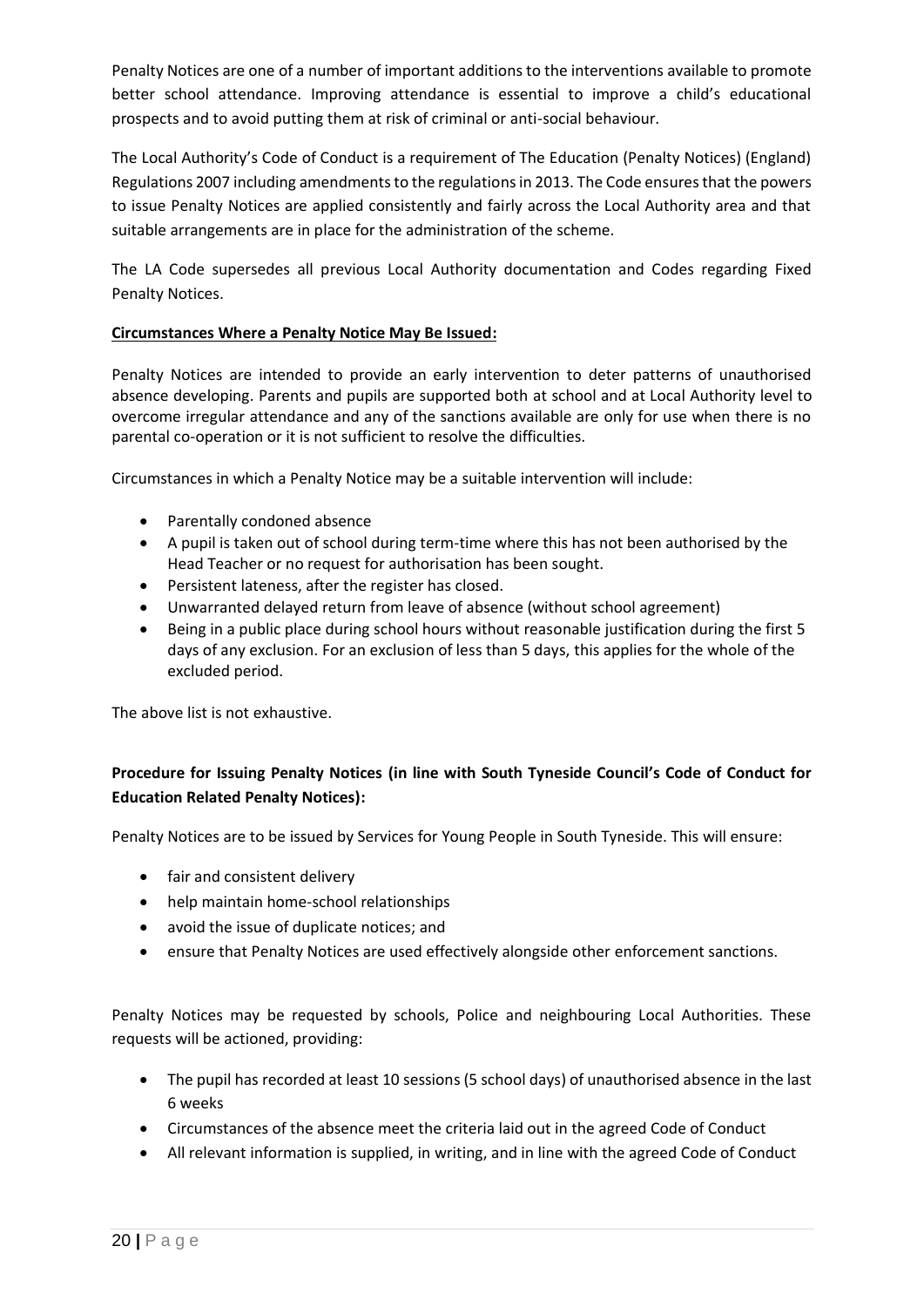• The request for a Penalty Notice does not conflict with other intervention strategies or other enforcement action already in place.

Requests, according to the above criteria, will be actioned within 10 school days by the Local Authority through the following process:

- Parents will normally receive a formal written warning stating the possibility of a Penalty Notice being issued and a period of 15 school days within which the pupil must have no further unauthorised absence.
- Services for Young People will monitor attendance and, at the end of 15 school days, where further cases of unauthorised absence have occurred, a Penalty Notice will be issued, using first-class post.

In exceptional circumstances, no warning will be issued i.e. the deliberate taking of leave of absence during term-time without the written permission of the Head Teacher or other authorised person. This will apply where it can be clearly demonstrated that permission had not been/would not be given, and where this has created an unauthorised absence of at least 10 sessions (5 days).

**NB:** No parent will receive more than 2 Penalty Notices resulting from the unauthorised absence of an individual child in any 12 month period.

For Penalty Notices issued in relation to excluded children, no parent will receive more than 2 Penalty Notices in any 12 month period where their child has been found in a public place during school hours.

A Penalty Notice will not be issued when proceedings under Section 444 of the Education Act are being contemplated or have been commenced by the Local Authority.

Within this Code, 'parent' is defined as in Section 576 of the Education Act 1996. This includes individuals who have parental responsibility for a child.

'School hours' are defined as "a school session or the break between sessions on the same school day."

'A public place' means any highway or any other public place to which the public have access. A school is not a public place for this purpose.

#### **Withdrawal of Penalty Notice**

Once issued, a Penalty Notice can only be withdrawn in the following circumstances:

- Where it ought not to have been issued (for example, the issuing of the Penalty Notice did not conform with this Code of Conduct); or
- Where it has been issued to the wrong person; or
- It contains material errors.
- Where after the expiry of 28 days the Penalty Notice remains unpaid and the LA has not started legal proceedings or wishes to take such action under section 444 of the education act.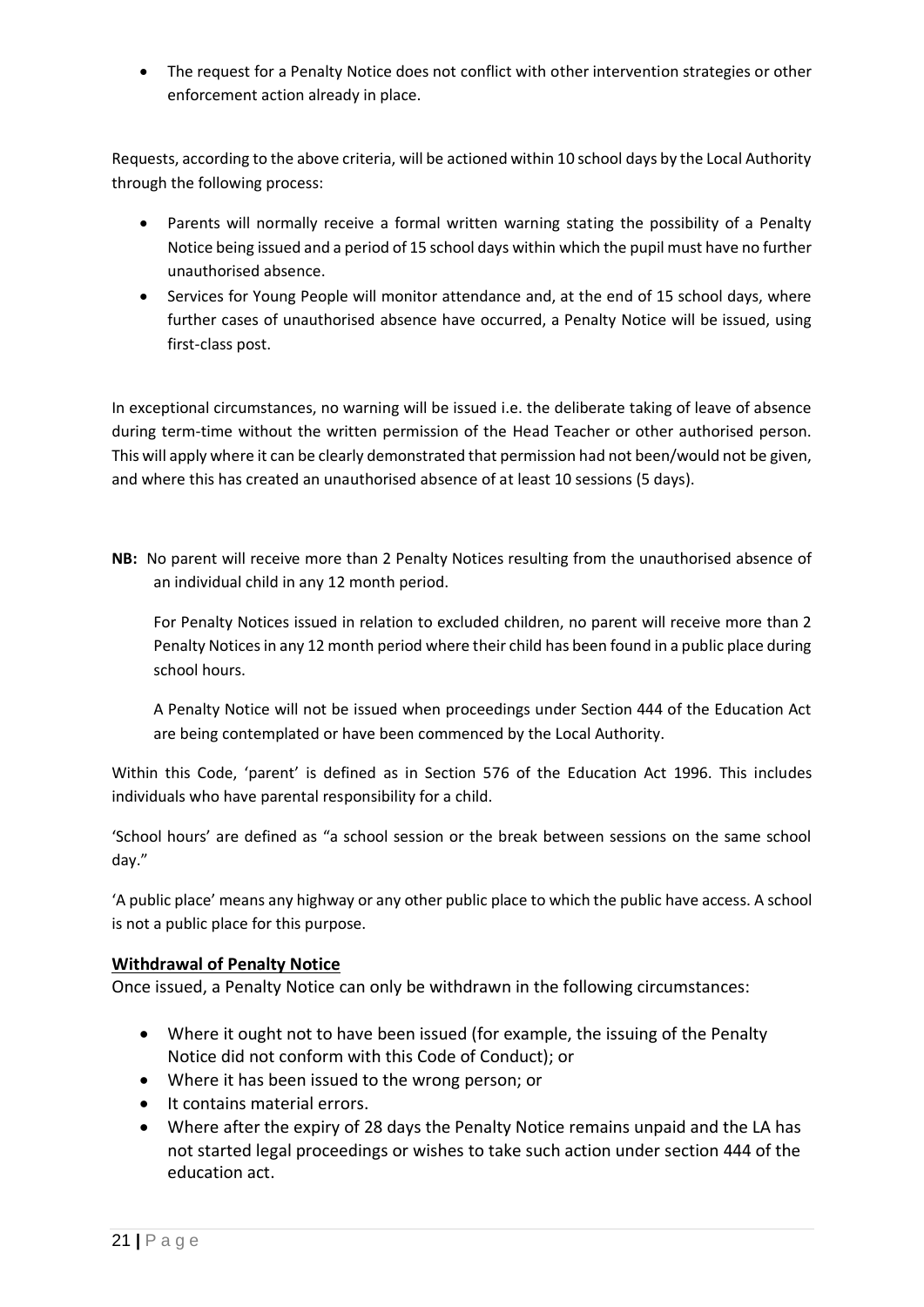#### **Payment of a Penalty Notice**

Payment arrangements will be detailed on the Penalty Notice.

A Penalty Notice is raised at the rate of £120.00 per "parent" for each child of the family that as meets the criteria as detailed above. Payment is required within 28 days of issue. Notices paid within the first 21 days of issue are discounted to £60.00. Notices cannot be paid in instalments.

No reminders will be issued either orally or in writing.

Payment of a Penalty Notice discharges the parent's liability for conviction for the unauthorised absences in the period in question, and they cannot be prosecuted for the period covered by the Penalty Notice.

If the Penalty Notice is not paid in full by the end of the 28 day period, the Local Authority will prosecute for the offence under Section 444 of the Education Act 1996 for non-attendance Notices, or section 103 of the Education and Inspections Act 2006 for exclusion-related Notices, unless it can be withdrawn in accordance with the circumstances above.

Where the Penalty Notice is not paid in full by the end of the 28 day period, and the Local Authority has not commenced proceedings against the parent for the offence contained in the Notice, nor is contemplating such proceedings, the Local Authority must withdraw the Penalty Notice.

The Local Authority will retain the revenue from Penalty Notices to cover the enforcement costs of issuance, collection and any prosecutions in the even of non-payment.

#### **Publicity**

All school Attendance Policies will include information on the deployment of Penalty Notices and this will be brought to the attention of all parents.

The Local Authority will include information on the use of Penalty Notices and other attendance enforcement sanctions in promotional/public information material.

#### **Review**

The use of Penalty Notices will be reviewed annually and changes will be made to the general enforcement strategy as appropriate.

#### **General**

<span id="page-21-0"></span>This Code of Conduct is drawn up in accordance with the provisions of The Education (Penalty Notices) (England) Regulations 2007 and amendments to the regulations 2013, having regard to the guidance issued by the Secretary of State and in consultation with Head Teachers, Governing Bodies of all schools maintained by the Education Authority and the Chief Officers of Police for the Local Policing Areas within the Borough of South Tyneside.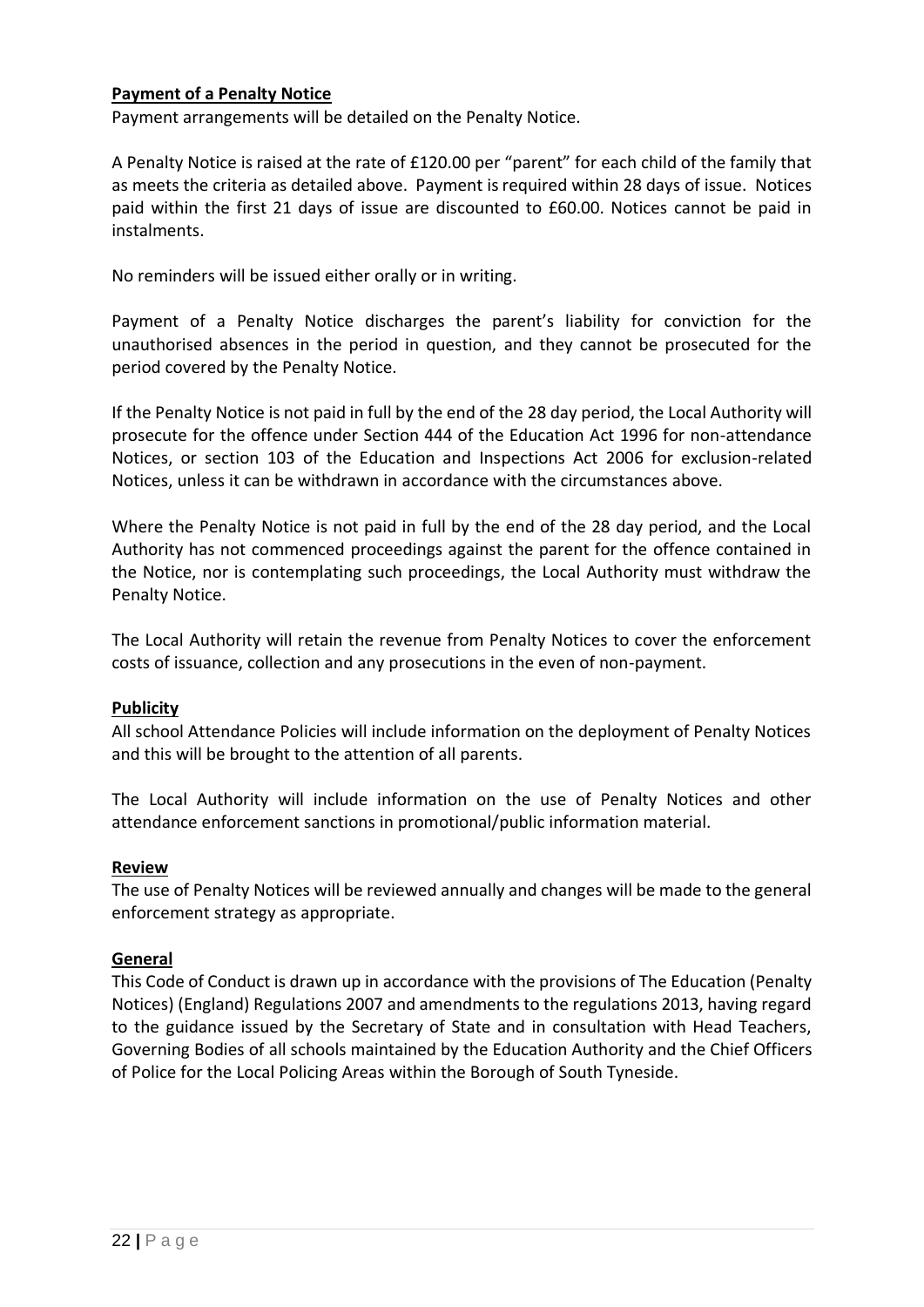# **Appendix A: Attendance Monitoring Procedures**

At Hebburn Comprehensive, we believe that in order to facilitate the highest standards of education and to secure the best possible outcomes for students, excellent attendance is essential. Pupils cannot achieve their full potential if they do not regularly attend school.

From September 2021, we will be operating under the following traffic light system:



#### **Key information:**

This attendance program follows a 4-stage monitoring process, which is intended to improve pupil attendance levels and maximise learning potential. We endeavour to give our pupils the very best start in life and have high standards in relation to expectations about attendance and punctuality.

The 4-stage process will be used to monitor the attendance of pupils:

**Stage 1** – If there are emerging concerns about attendance, a letter will be sent out reminding parents/carers of the importance of good attendance.

**Stage 2** – If no improvement is made following Stage 1 and there is additional absence, which causes further concern, another letter will be sent home. This letter will include a parent survey, requesting more information regarding the barriers to your child attending school, so that we can identify ways to support your child and put appropriate intervention in place. At this stage, we would encourage parents/carers to arrange to speak to school about any concerns they may have in relation to their child's attendance.

**Stage 3** – Pupils continue to show little, or no improvement and attendance has deteriorated even further. A letter will be sent home advising that the pupil is now on a four week monitoring period. During this monitoring period, 100% attendance is required, unless medical evidence can be provided.

**Stage 4** – Pupils who are absent within the four week time frame, and who, therefore, do not pass the four week monitoring period, will be moved to Stage 4 and considered for referral to the local authority.

Our aim is for our pupils to have excellent attendance and punctuality.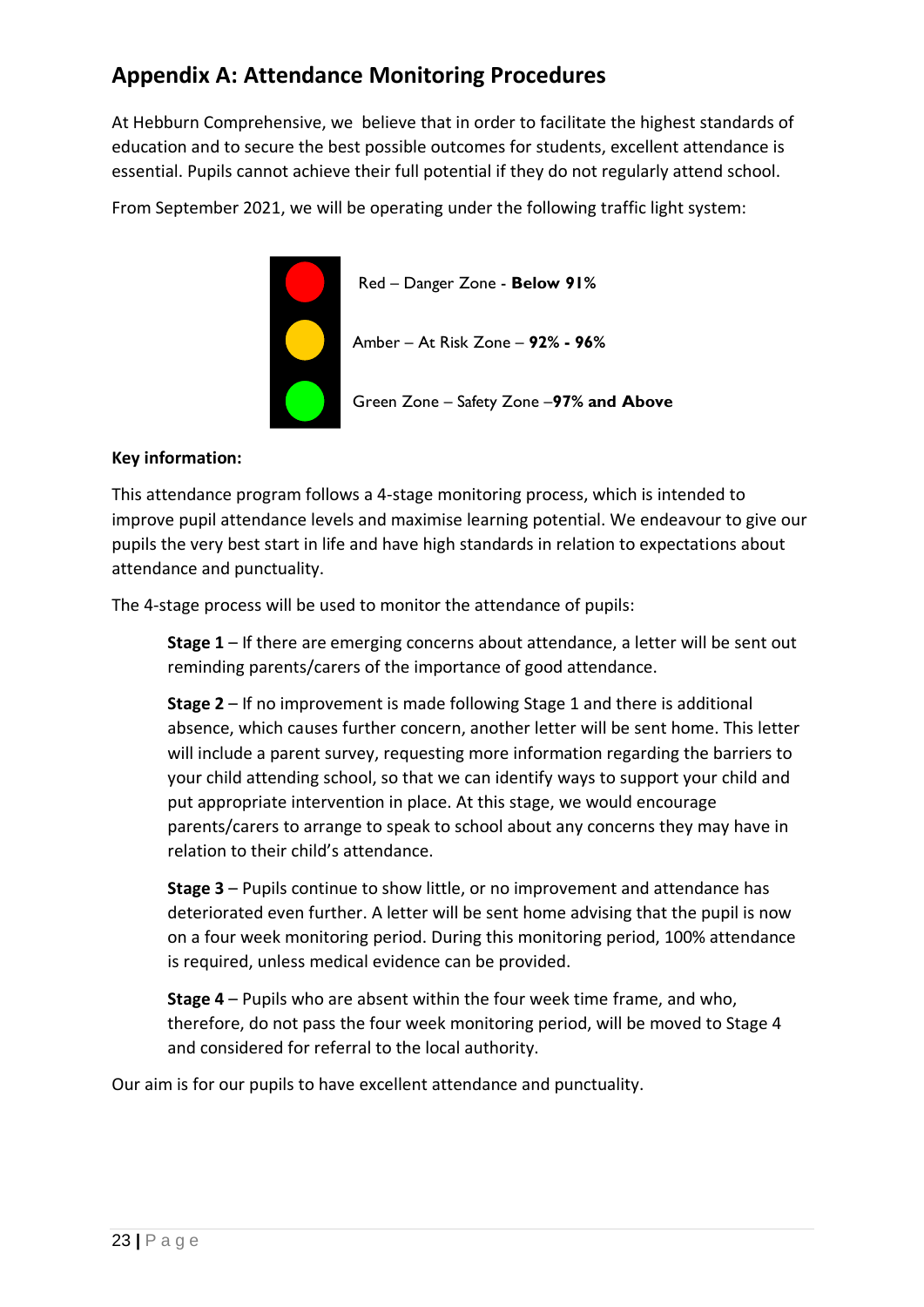#### **Above 97%: Less than 6 days absence a year**

Pupils in this group will almost certainly get the best grades they can, leading to better prospects for the future. Pupils will get into the habit of good attendance, helping to prepare them for the world of work.

#### **95%: 10 days absence a year**

Pupils in this group are likely to reach their target grades and form a habit of attending school regularly.

#### **92%: 15 days absence a year**

Pupils in this group are missing three weeks of school per year; it will be difficult for them to achieve their target grades. The school may consider referring pupils with this level of attendance to the Local Authority.

#### **90% or below: 19 days (or more) absence a year**

The Government categorise pupils in this group as 'Persistent Absentees'. It will be almost impossible for these pupils to keep up with their school work, due to gaps in learning caused by absence. Parents/carers of pupils in this group could face the possibility of legal action from the Local Authority.

Parents/carers can help us by:

- Encouraging their child/ren to attend school.
- Encouraging them to be punctual.
- Contacting school on the first day of an absence.
- Continuing to notify us of any further absence.
- Informing us of any changes or circumstances which might affect attendance.
- Supporting your child and the school by attending meetings and keeping an open dialogue.
- Ensuring that medical appointments are made outside of school time, wherever possible.
- If medical appointments do need to take place during school hours, pupils should attend school before and after their appointment.
- Ensuring that holidays are not taken during term-time.

Please note that we are not able to grant leave of absence during term time, unless there are exceptional circumstances, and we ask for your support with this matter: please keep family holidays to outside of term-time.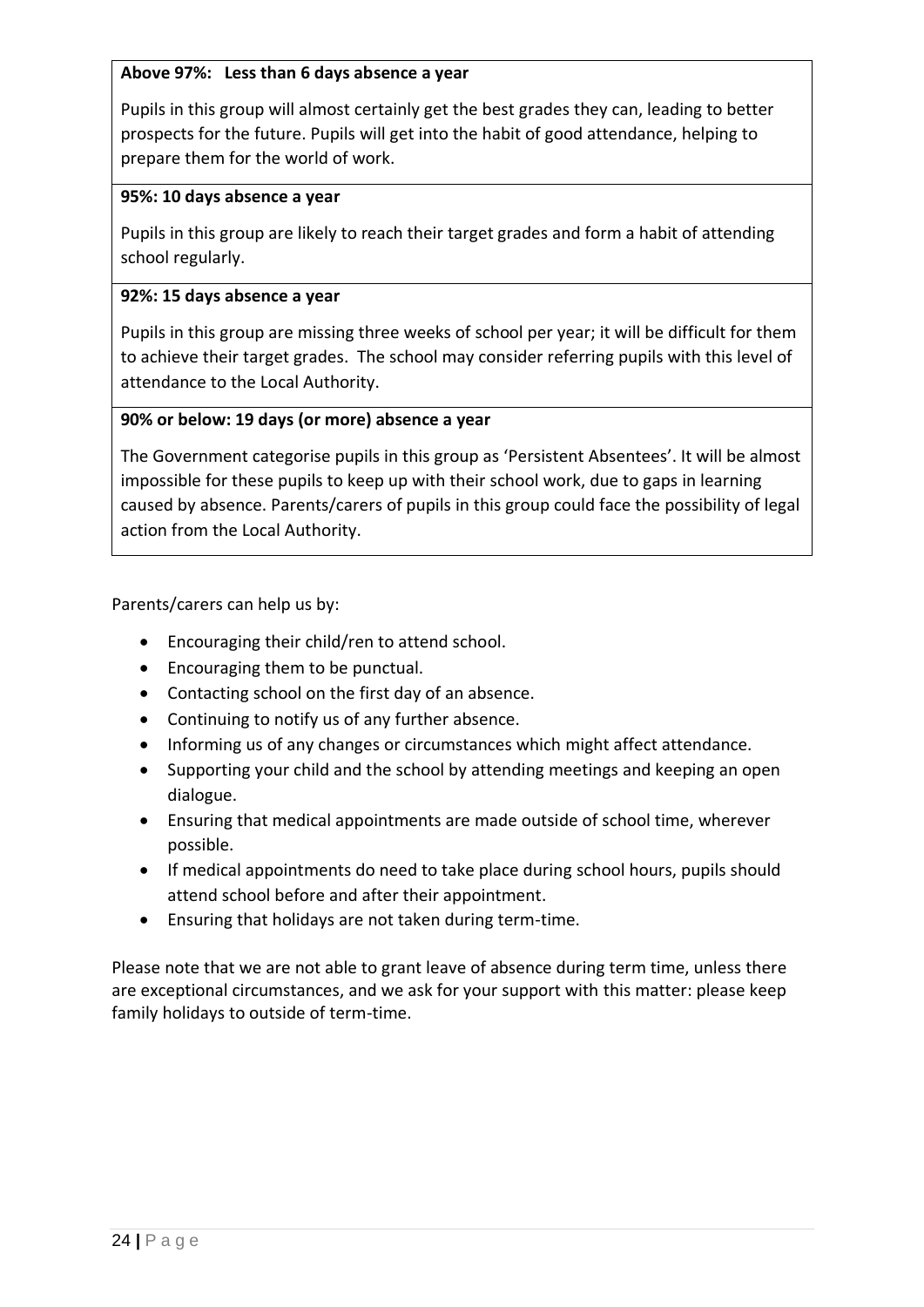<span id="page-24-0"></span>**Appendix B: Attendance Reporting Structure**

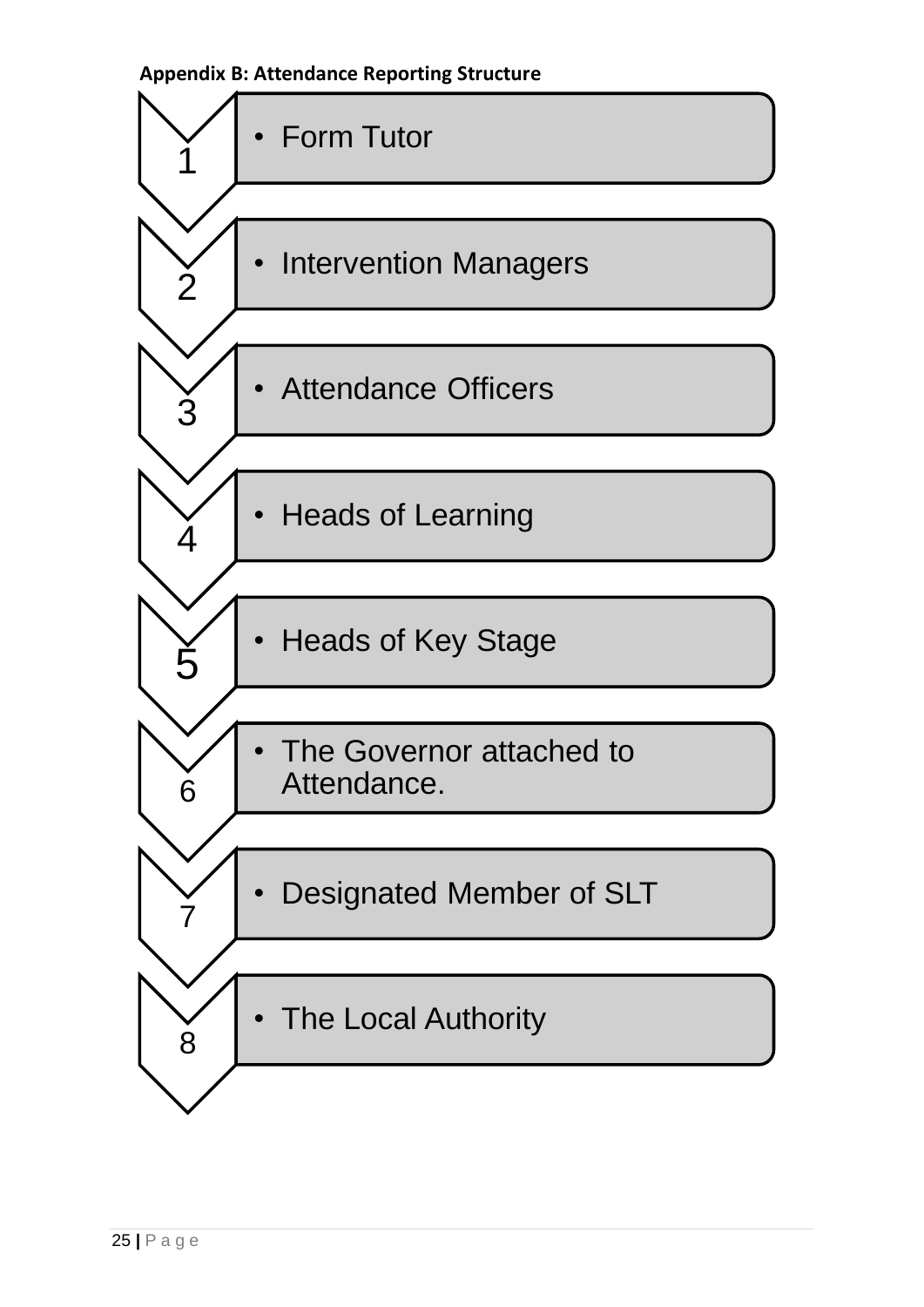

## <span id="page-25-0"></span>**Appendix C: Attendance Agreement Forms**

## **Student Attendance Agreement:**

I, \_\_\_\_\_\_\_\_\_\_\_\_\_\_\_\_\_\_\_\_\_\_\_\_\_\_\_\_\_\_\_\_\_, understand that excellent attendance results in better achievement and, therefore, agree to attend school every day, unless there is a genuine medical reason why I cannot. I commit to securing the school attendance target of 95%, but hope to exceed this, by reaching 100% attendance for this year.

As a pupil of Hebburn Comprehensive School, I am dedicated to:

- Attending school every day.
- Always being punctual to school and to lessons.
- Not missing school for minor reasons.

| Pupil Name: | Date: |
|-------------|-------|
| Form:       |       |

## **Parent/Carer Attendance Agreement**

I, the contract of the link between excellent attendance and attainment. I know that it is my legal responsibility to send my child to school and agree to send my child to school every day. I understand the school will follow their attendance procedures and protocols should I fail to do so. If my child if absent from school due to genuine medical reasons or exceptional circumstances, I will ensure the correct procedures are followed.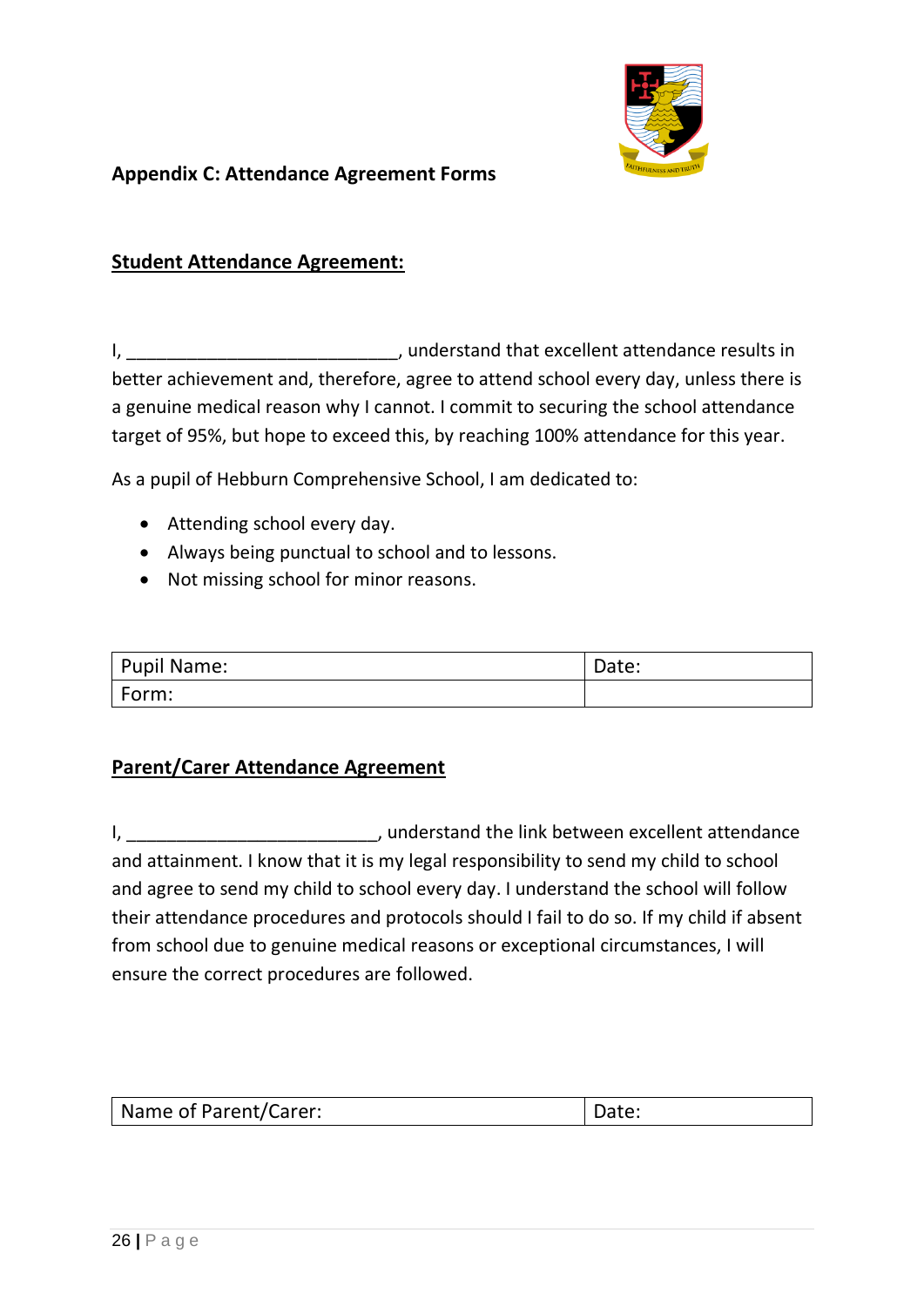

## **APPENDIX D: LEAVE OF ABSENCE FORM**

#### **Hebburn Comprehensive School**

#### **PARENTAL REQUEST FOR LEAVE OF ABSENCE FROM SCHOOL DURING TERM TIME**

You should be aware that any absence from school, for whatever reason, will potentially have a detrimental effect on your child's learning and progress. Authorisation will only be granted in **EXCEPTIONAL CIRCUMSTANCES**.

Should you wish to apply for your child's absence from school, you are requested to complete the section below and return the form at least 1 month prior to the planned absence to Mrs S Burdis, Assistant Head Teacher.

#### **NB: Requests received within a month of the planned absence are likely to be refused.**

| <b>PUPIL'S NAME:</b>                                                                                                                | FORM: |
|-------------------------------------------------------------------------------------------------------------------------------------|-------|
| <b>ABSENCE REQUESTED FROM:</b>                                                                                                      | TO:   |
| *REASON FOR THIS REQUEST, OUTLINING HOW YOU BELIEVE THAT THIS REQUEST MEETS THE<br><b>CRITERION OF "EXCEPTIONAL CIRCUMSTANCES":</b> |       |
|                                                                                                                                     |       |

I request permission for my child to be absent from school on the above dates. I understand that this absence will disrupt my child's learning. I will ensure that my child returns to school immediately after the agreed last date of absence and that all work missed will be completed.

**SIGNED** *(Parent/Carer): DATE:*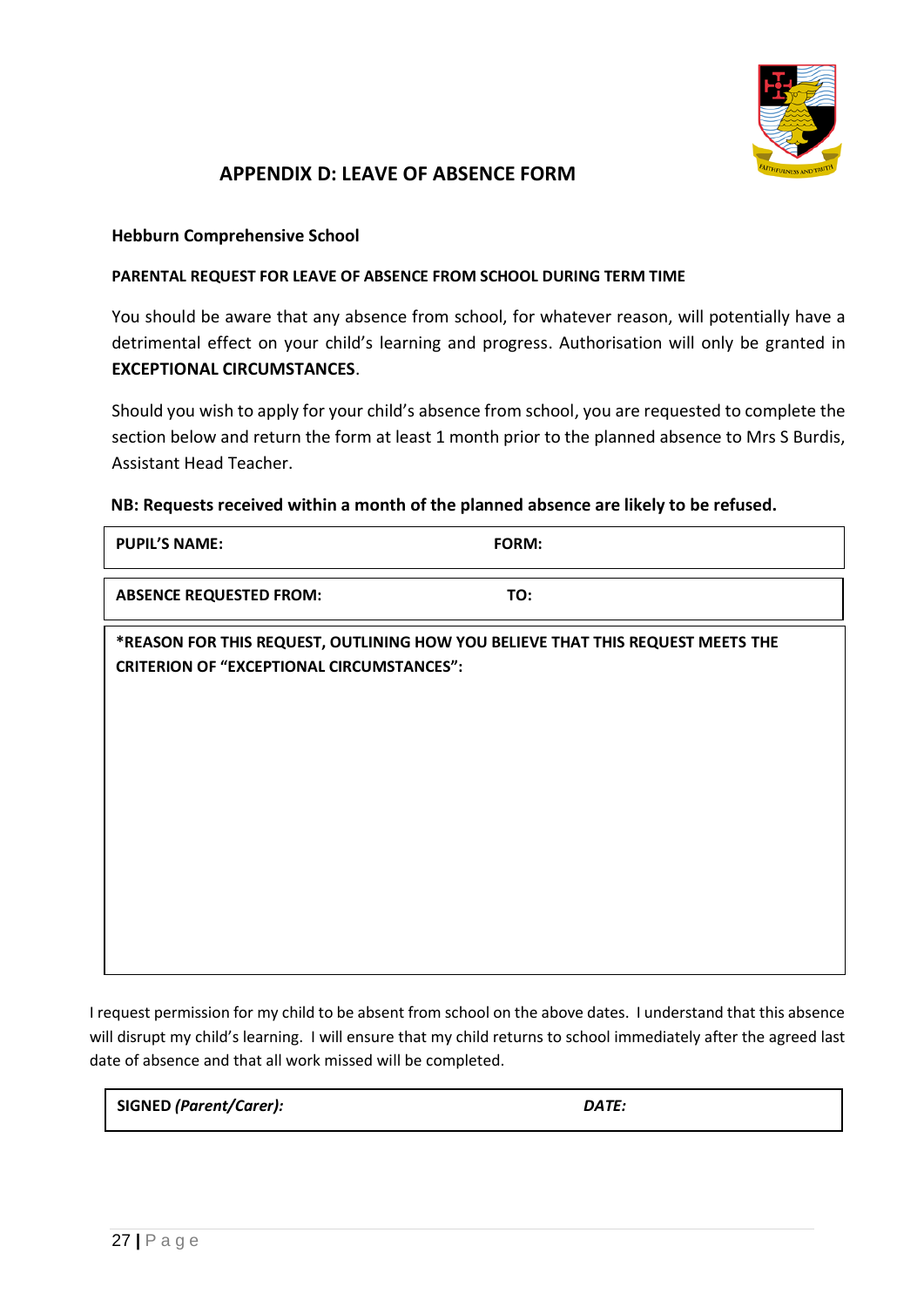## <span id="page-27-0"></span>**Appendix E: Attendance During the Coronavirus (COVID-19) Pandemic**

From September 2020, all pupils will be required to attend school. As such, the arrangements set out in the main body of this policy (above) will be adhered to. This appendix has been developed in line with the latest government guidance to set out the additional measures that have been put in place to support pupils' attendance at school.

The school will have due regard for the DfE's 'Recording attendance during the coronavirus (COVID-19) [outbreak](https://www.gov.uk/government/publications/coronavirus-covid-19-attendance-recording-for-educational-settings)' guidance when recording attendance during the pandemic.

## **1. Attendance expectations from September**

- 1.1 Attendance is mandatory. The usual rules on attendance continue to apply, including:
	- parents' duty to ensure that their child of compulsory school age attends regularly at the school where the child is a registered pupil
	- schools' responsibilities to record attendance and follow up absence
	- the ability to issue sanctions, including fixed penalty notices, in line with local authorities' codes of conduct
	- the duty on local authorities to put in place arrangements for identifying, and to follow up with, children missing education

## **2. Shielding or self-isolating pupils**

2.1 Tracing close contacts and isolation

Close contacts in schools are now identified by NHS Test and Trace and education settings are no longer expected to undertake contact tracing.

- 2.2 As with positive cases in any other setting, NHS Test and Trace will work with the positive case or their parent to identify close contacts. Contacts from a school setting will only be traced by NHS Test and Trace where the positive case or their parent specifically identifies the individual as being a close contact. This is likely to be a small number of individuals who would be most at risk of contracting COVID-19 due to the nature of the close contact. You may be contacted in exceptional cases to help with identifying close contacts, as currently happens in managing other infectious diseases.
- 2.3 Individuals are not required to self-isolate if they live in the same household as someone with COVID-19, or are a close contact of someone with COVID-19, and any of the following apply:
	- they are fully vaccinated
	- they are below the age of 18 years and 6 months